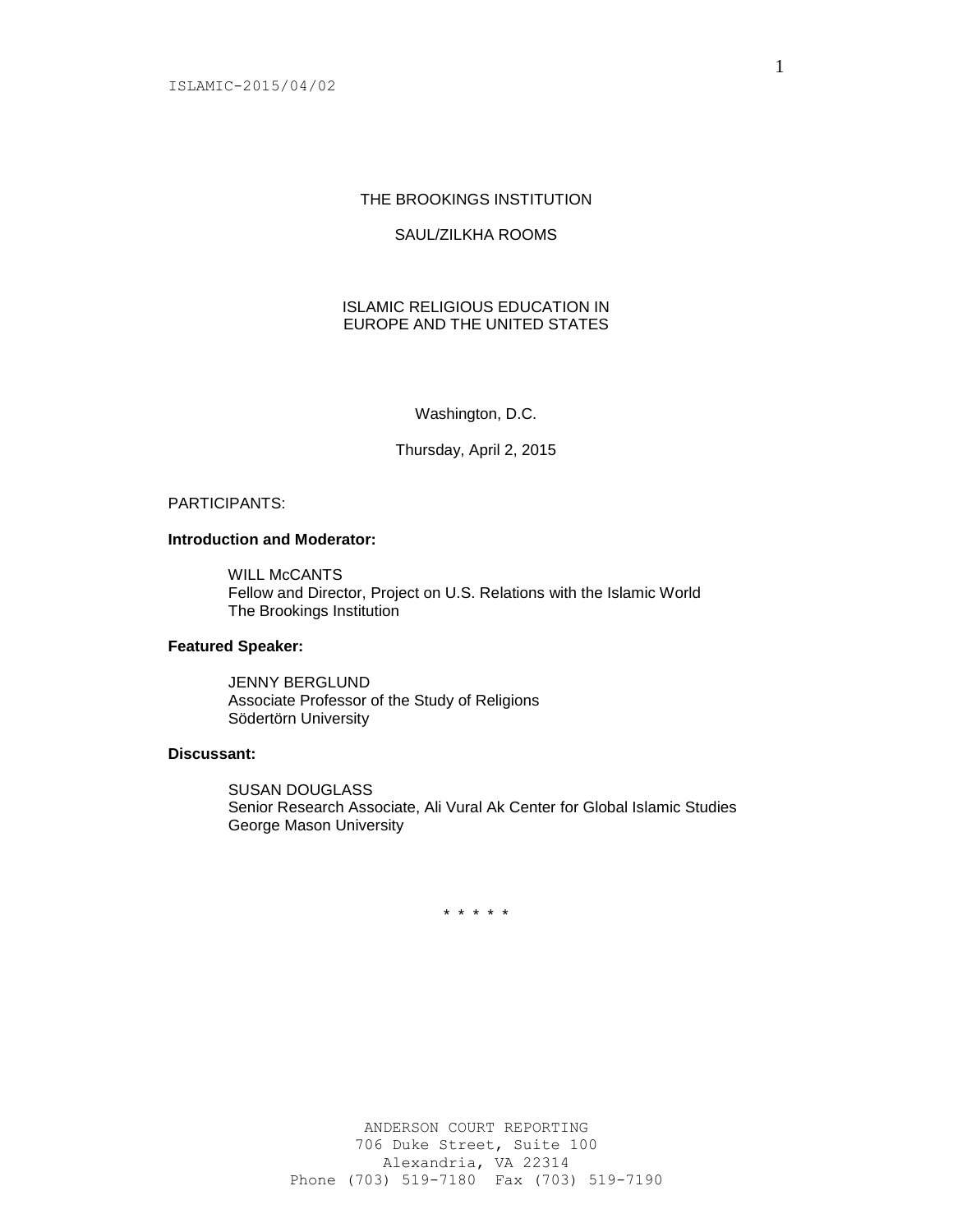# P R O C E E D I N G S

MR. McCANTS: All right. Good afternoon, everyone. We'll go ahead and get started.

Welcome. Sorry for the commotion earlier but it's going to make for a more peaceful, productive session.

We're here today to talk about the launch of our new report, Publicly Funded Islamic Education in Europe and the United States by Jenny Berglund, who is to my left. It's a great report and it is pretty hefty, too. I think it's one of the more comprehensive studies I've seen, comparative studies I've seen of teaching about Islam as a religion in publicly-funded schools at the pre-university level, so we're really excited that you've joined us here today.

Jenny, on my immediate left, is associate professor of the Study of Religions at Södertörn University in Sweden and a visiting associate professor at Warwick Religions and Education Research Unit at the University of Warwick in the United Kingdom. She's collaborated on the editing of several Swedish books, which regrettably I cannot read, and has also published widely in English on Islam in Europe Islamic education and religious education. She also works on various projects with Sweden's young Muslim community.

Susan Douglass, to Jenny's left, is a senior research associate at the Ali Vural Ak Center for Global Islamic Studies at George Mason University and an educational consultant for the Prince Al Waleed Bin Talal Center for Muslim Christian Understanding at Georgetown. She previously served as an affiliated scholar with the Council on Islamic Education for a decade, reviewing more than a dozen commercial textbooks in development, reviewing state curriculum standards, and developing instructional resources. So I think we've got a really solid panel to walk us through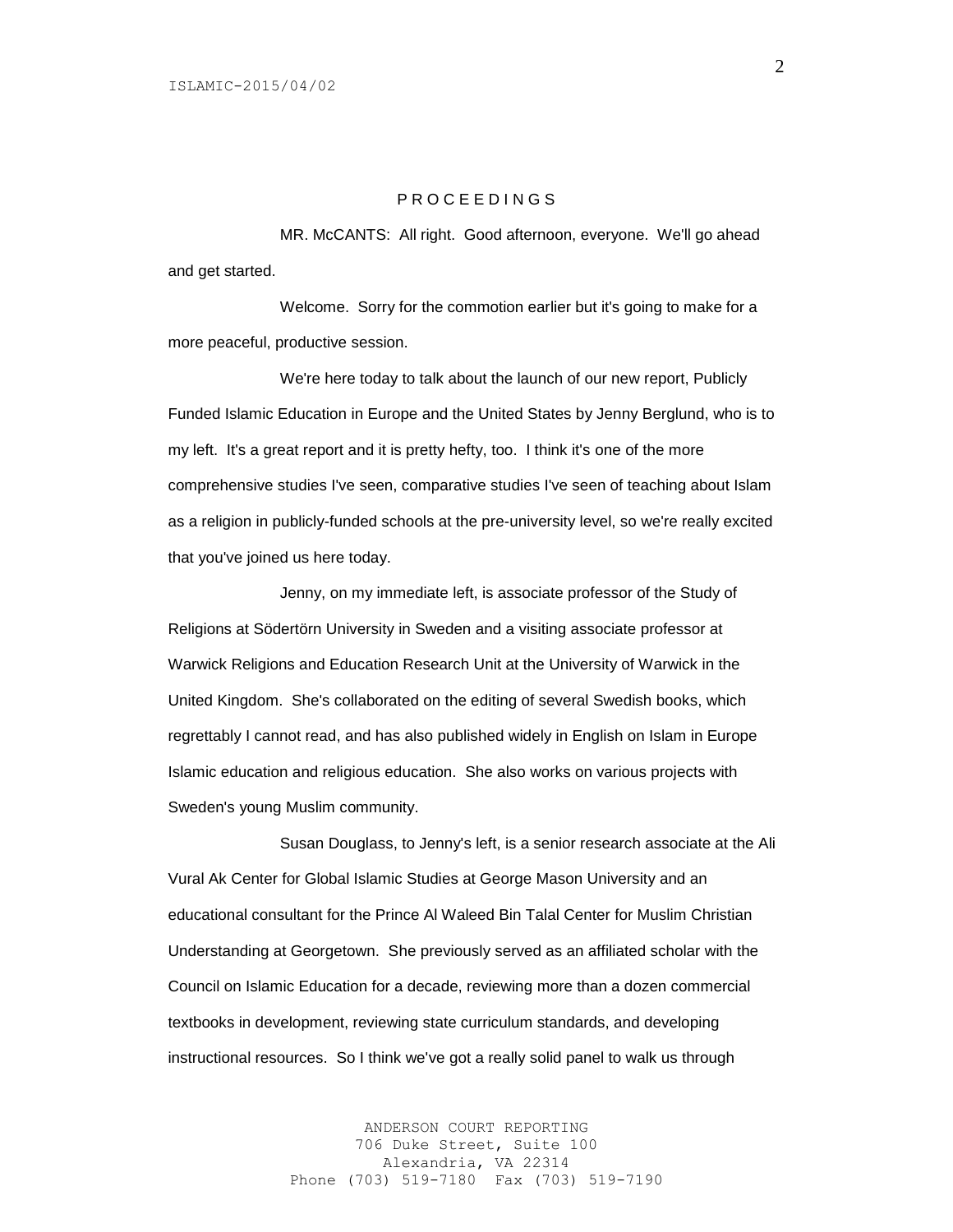Jenny's findings.

Jenny, first off, I'd like you to give the audience a sense of what we're talking about when we say Islamic religious education, because I think for many Americans when we hear that phrase we immediately think of it as being taught as a confessional subject, that members of the religious community are learning about their faith. But can you give us a sense for the term before we launch into your findings?

MS. BERGLUND: Okay. In this paper I use Islamic education for quite different things. First of all, I touch upon Islamic religious education, which is an emerging school subject in many European countries in publicly-funded schools, and so it's a school subject that is taught parallel to Catholic religious education or Protestant religious education, but is an elective school subject in some countries.

I also in this paper write about Muslim schools. Publicly-funded Muslim schools. There are, of course, many Muslim schools in Europe and the U.S. specifically that are not publicly funded so I also talk about the religious education, Islamic education in Muslim -- publicly-funded Muslim schools. And then apart from that, I also touch upon teaching about Islam as a nonconfessional school subject that is taught to both Muslims and non-Muslims in world history classes in some countries, but also in some countries in nonconfessional religious education. So I'm using the term for quite different things, but what is common to all of them is that this is public funds used for this kind of education.

MR. McCANTS: Right. And that sort of goes to the big distinctions that you bring up in the paper. I mean, I was surprised, largely because of my ignorance, but was really surprised that a number of European countries, very secular European countries teach Islam in public school as a confessional subject. I mean, it's just not the kind of thing you would ever dream of happening in the United States for any religion but in some countries in Europe that is the case. And then for some other countries you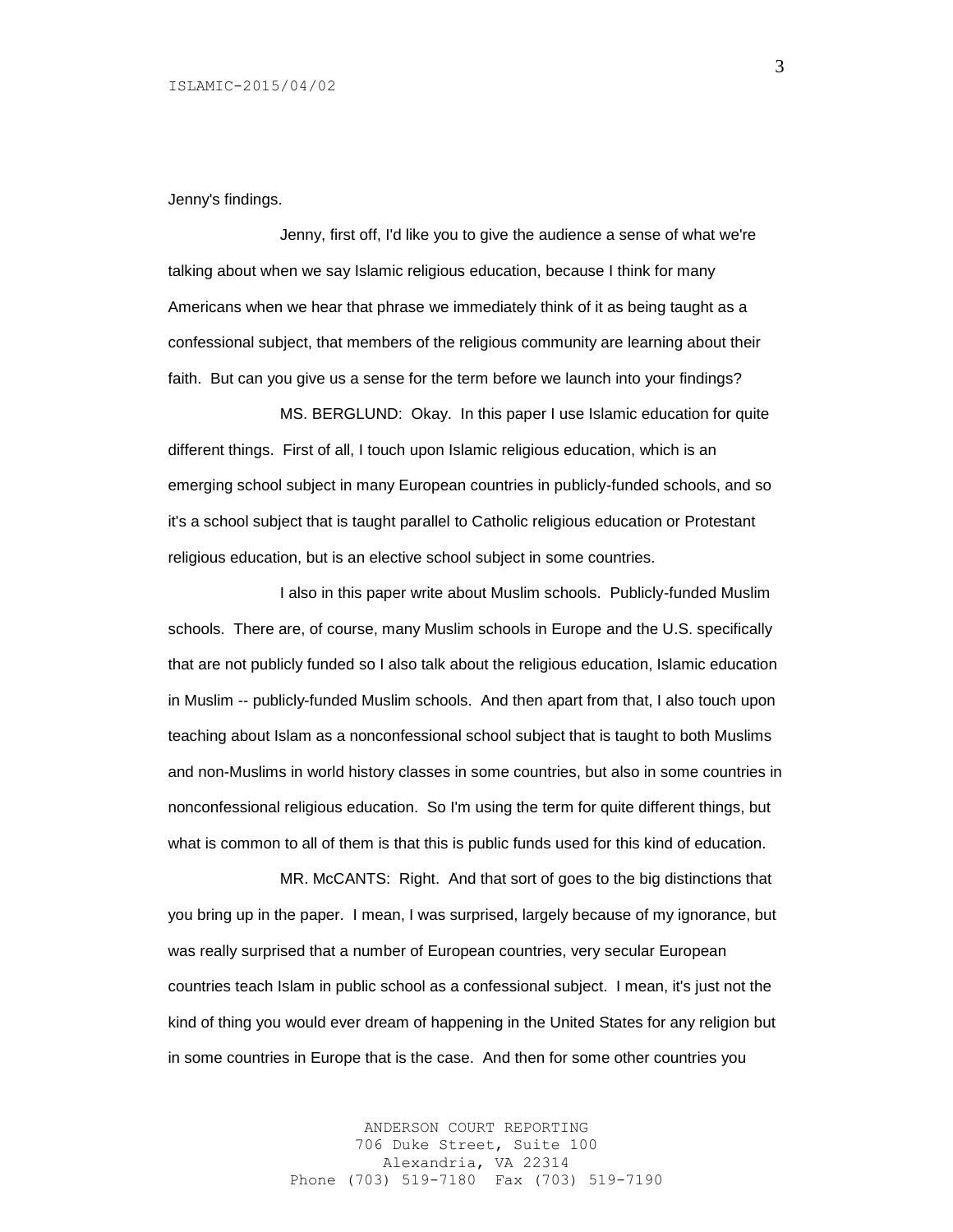have it about right in the middle of the spectrum where Islam is taught as an academic subject to all students which doesn't really happen in the United States either. I mean, I remember my education about Islam prior to university was pretty thin and it usually came up as part of other subjects, history or what have you. And then, of course, you get to this country or France where it's not really taught much at all as a standalone subject. So can you give us a sense of the spectrum for all the countries?

MS. BERGLUND: I think it's possible to divide the countries where I've done that into four different groups. I mean, you have like Germany, Austria, and Spain, where religious organizations can go into cooperation with a state, and like Catholic organizations, Protestant organizations, Jewish, Islamic, they cooperate with the state, and that means that they can also provide Islamic religious education as a confessional school subject within the public schools.

So, for example, in Germany, in many public schools, Muslim parents have the possibility to elect Islamic religious education for their kids. All parents, they are asked what kind of religious education they want, and in Germany, this is part of the basic law. It's in the basic law that it is the right of every parent to choose religious education for their children, and this is also in relation to the European Convention on Human Rights

MR. McCANTS: And it's offered in the public school.

MS. BERGLUND: It's offered in the public school. It's paid by the public school. So it's in the public school. It's the same in Austria. It's similar in Spain, actually. It's an old law in Spain. You have the right to choose this but it's not available in all Spanish, but certainly in Madrid and some others, that you have this possibility for religious organizations to get into cooperations. Then you have those countries, for example, like the Netherlands or Finland, who historically have not one majority church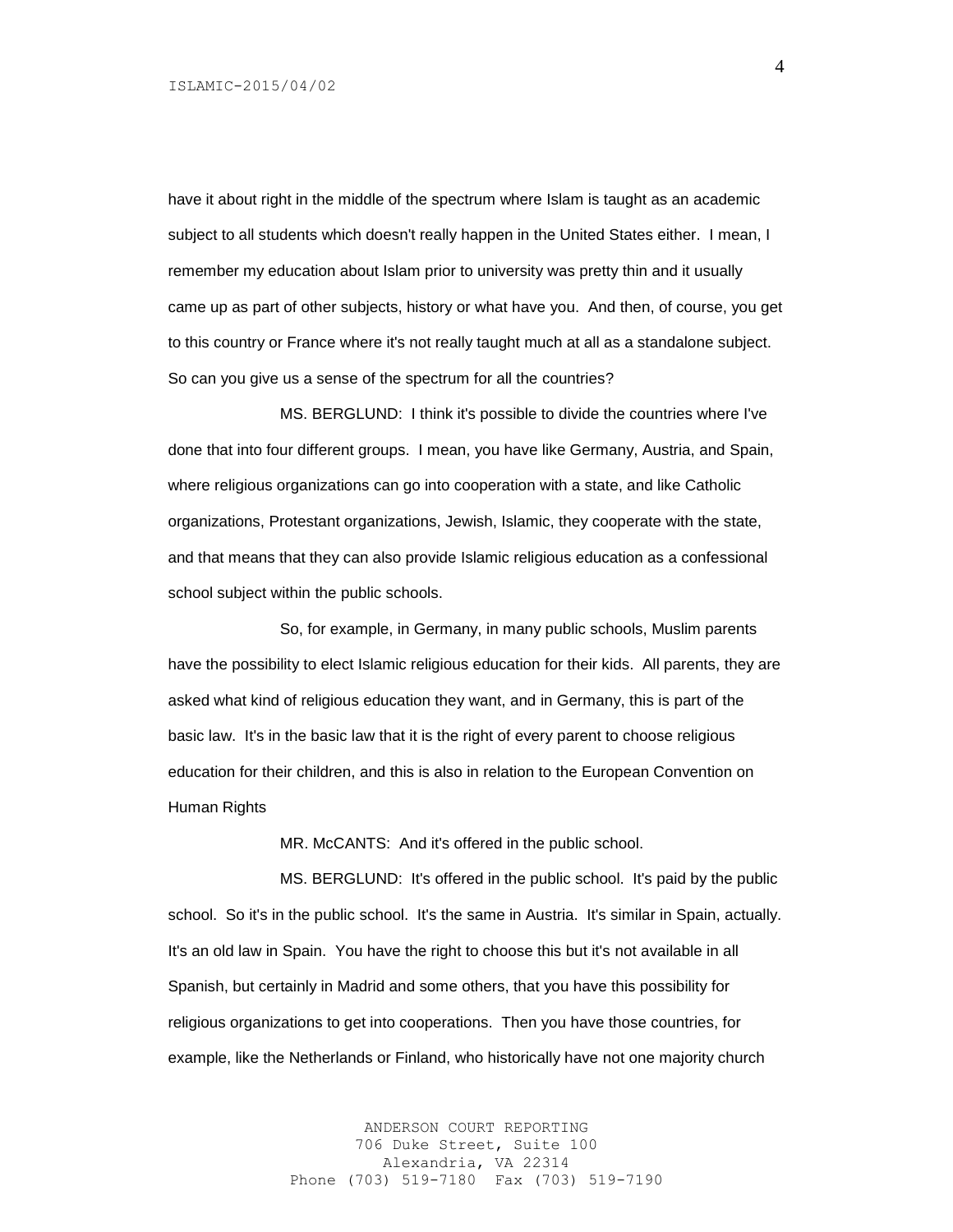but at least two. In Finland, the Orthodox and the Protestant church, and in the Netherlands, you have the Catholic and the Protestant church who have kind of parallel paths all the time. So now when there are more religions in the Netherlands and Islam, there is a big Muslim minority, they also have created like a parallel path, which means that they have the right to start religious schools with public funding and also to offer Islamic religious education as an elective. So it's very similar to Germany and Austria and so on, but it's based on another system.

Then we have Sweden and the United Kingdom, where you have an old majority church that has had a strong relation to the state but where now other religious organizations are offered the same possibility in terms of state funding. So there are state-funded Muslim schools in both the UK and in Sweden, but there is no possibility to get Islamic religious education in like state schools. Instead, there is a World Religions class. So religious education in Sweden and the United Kingdom, that is a school subject that you have from grade one, and for 12 years through school where you are taught from an academic perspective about different religions -- world religions, concept religion, and so on.

And then there is France, which is quite similar but also different to the U.S., where there is no possibility to get Islamic religious education as a confessional subject in any state-funded schools. There is no state funding for the Muslim schools, but there are still some differences that we can come back to that I find interesting.

MR. McCANTS: Okay.

And Susan, how does that compare with the United States? I suspect it's closer to the French model but tell me if I'm wrong.

MS. DOUGLASS: Well, in the United States, teaching about religion is the framework, the academic study of religion, in other words, and the idea is that it is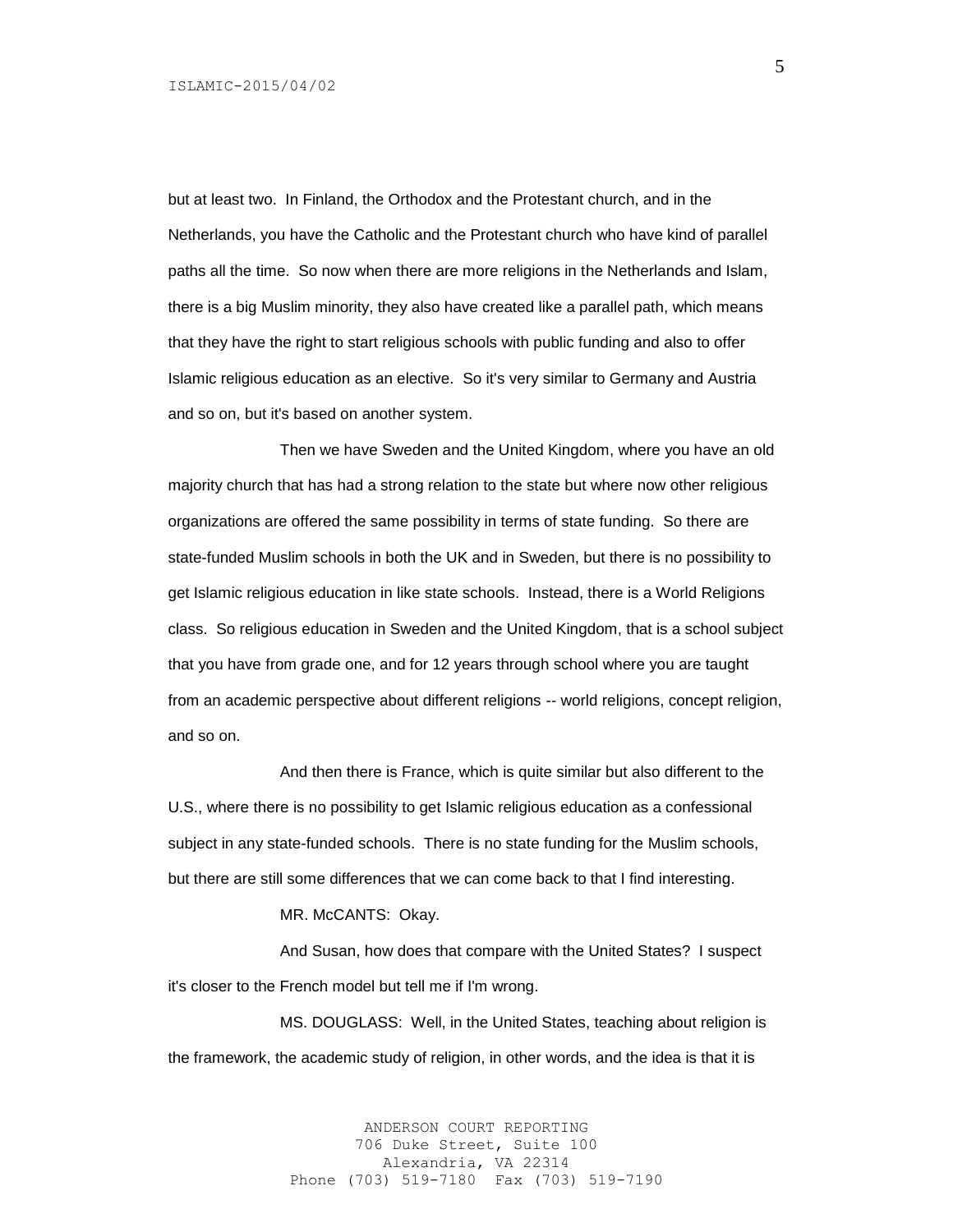allowed to be done within First Amendment guidelines. I actually, before coming here, came from the First Amendment Center, which has since the 1950s, theologians actually set up a set of guidelines for selecting materials for use in American public schools that would conform with the First Amendment guidelines, and then over time elaborated and then disseminated these guidelines to the point where we are today. So the trajectory that has taken place, I mean, I went to high school in the '60s, not giving away my age or anything, and there was almost nothing there. Multi-culturalization was just beginning to raise its head at that time, and so from about the 1970s, 1980s, as other cultures and civilizations began to be added to what was a western civ core, other religions came to be covered under that, often within sort of a context of each civilization which, of course, most world religions never stayed within the boundaries of any one empire or civilization.

So by the 1980s, you had a situation where perhaps the textbooks would contain a few paragraphs, a subsection or something like that would mention it, whereas earlier perhaps Islam would never have come up except as an ending of a paragraph about the Crusades. So that was the status of it.

Across the late 1980s, this is when Charles Haynes of the First Amendment Center really became engaged with this work of disseminating the guidelines. Some Supreme Court cases came up about teaching about religion, religious literacy, and so on. And also history came to be part of kind of a lead discipline in social studies curriculum across the states. By the time you had the standards coming up, the standards movement in the early 1990s, religion had really taken a place, had expanded with and in a way California's framework of 1990 in the lead so that you had entire chapters and then later on across the course of the 1990s, entire teaching units that incorporated world religions and taught specifically about it. And then again, within these academic guidelines.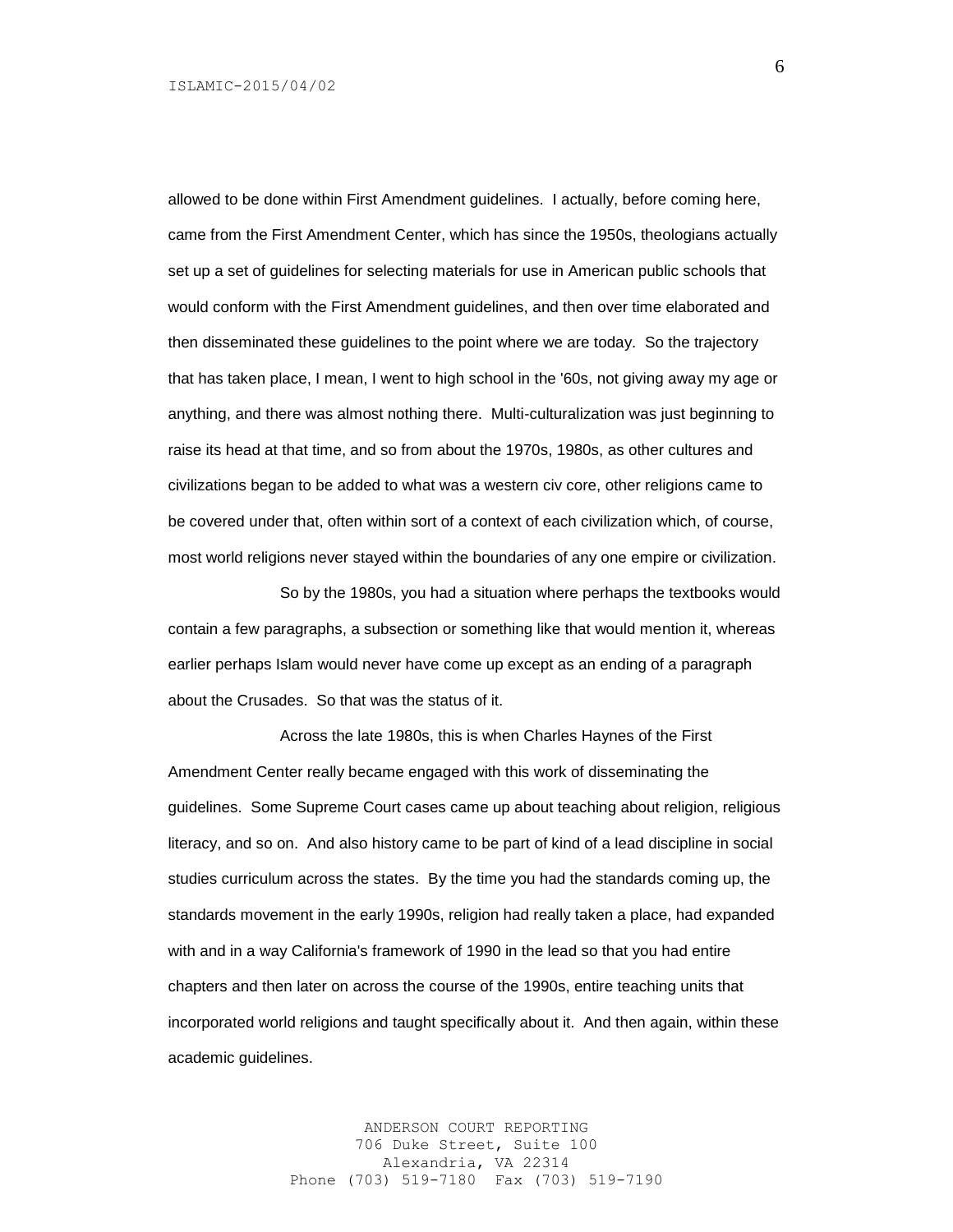So the situation didn't emerge after 9/11, nor in response to 9/11. Actually, what happened with 9/11 is there had to be much more robust defense of what was already becoming institutionalized. And by the way, most importantly, all of the 50 states that had standards in the early to mid-1990s and finishing up their work shortly before 2000, required teaching about the major world religions under a sort of cookie cutter type of standard.

MR. McCANTS: Thank you.

And that's a good segue to my next question. Jenny, can you give us a sense for how Islamic religious education in Europe, and also the United States, if you want to touch on it, how it became complicated after 9/11. I imagine as Susan says, some of those complications were already there because it's tied to questions of national identity and constitutional frameworks, but after 9/11 and after, you know, various attacks carried out say in Europe or attempted in the United States, how have the politics surrounding discussions of immigration and terrorism influenced how Islam is taught in public schools?

MS. BERGLUND: I think what is quite clear is that before 9/11, in most European countries and the European countries that I touch upon in the paper, there was not really -- even if there was the right to have Islamic religious education as a confessional school subject in Germany, Austria, in Spain, and so on, in Finland, even if the right was there from far before, since the '50s, actually, for example, in Germany, it was not until the last 10-15 years that the interest on Islamic religious education has risen quite a lot. And also, the focus on Muslim schools in another way have been in the U.K., for example. So there has been quite a big shift in this. But depending a bit on then country where we are and so on, I mean, both U.K. and Sweden for example, has had nonconfessional academic study of religions, religious education since 1969, so it's an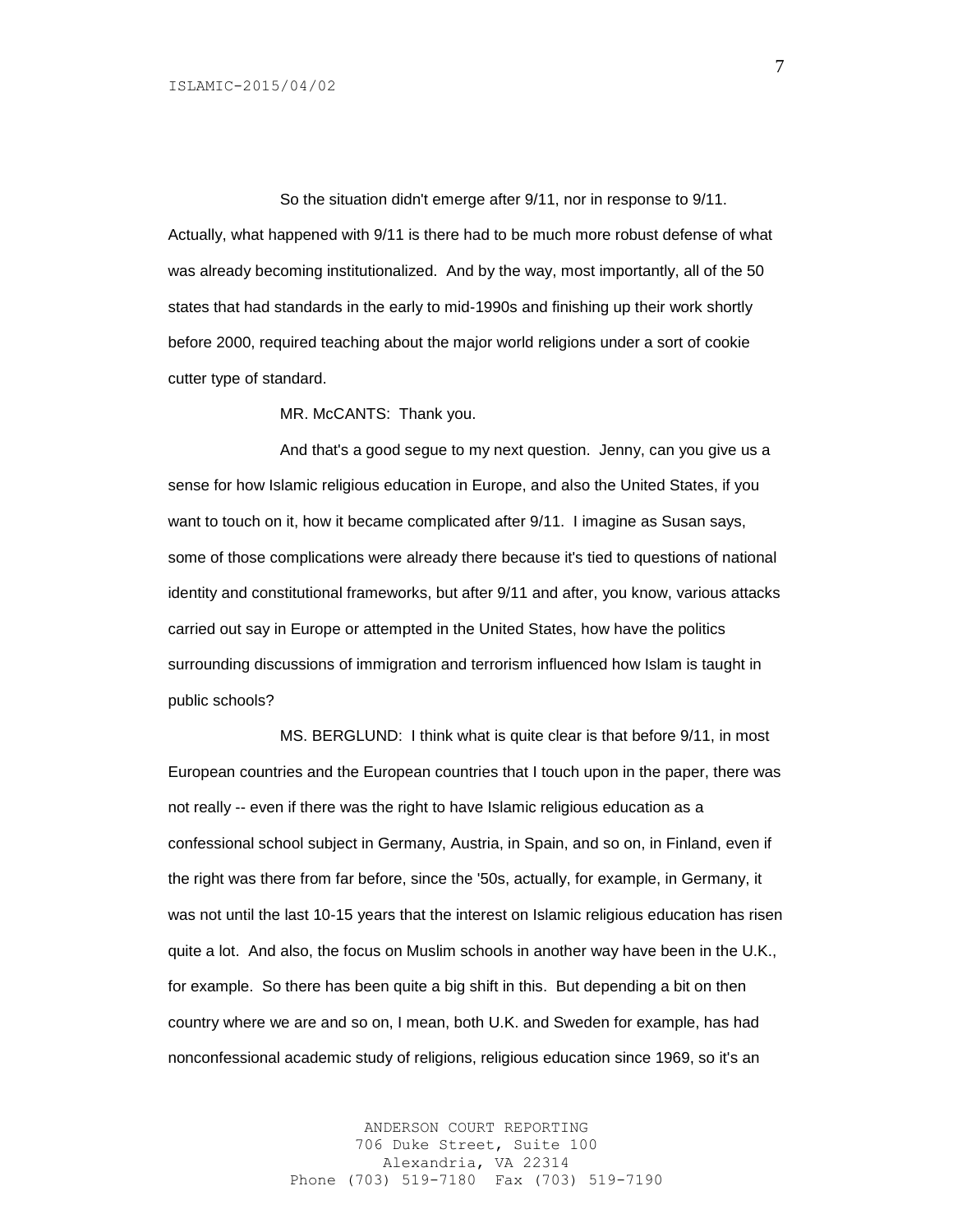old school subject. This has nothing to do with that. So in terms of that school subjects, there is not really any difference, but of course, the discussion around Islam has differed.

I think that, for example, in the U.K. and Sweden, the case is that the reason why religious education is taught from a comparative perspective in a nonconfessional way is because there is an idea that it's good for social cohesion for children, teenagers, and so on, to learn about different religions from an academic perspective, so you wouldn't know something about people you meet in society in the street, and also because to read the newspapers where you have religion coming all the time. But it's very clear, for example, in Germany, that even if the right to choose Islamic religious education for Muslim parents was there, the 10-15 last years, the state has actually taken initiative to start teacher education as they have in Germany, to establish chairs in Islamic theology. This is quite a recent phenomenon.

And, of course, in, for example, Germany, there is a big discussion on the ambivalence of this. Is this only state control of religion or is it the right to have the same education as all others? So it's a two-sided coin. There's a lot of discussion on what is this school subject really about. And I think in Spain, for example, there is also -because there was an attack on the Atocha station in Spain, and after that there was more increased attention on Islamic education institutions and so on.

But clearly in all these countries where you have Islamic religious education as an elective in public and state schools, there is a lack of educated teachers, and this was also before but also the state has taken more interest in the teacher training.

MR. McCANTS: Susan, how about in the United States?

MS. DOUGLASS: Well, I could speak very briefly to Germany because I actually, as a woman from Ohio, I actually accepted Islam in West Berlin, Germany. And I do know -- this was from the early '70s to the early '80s. And I know that part of the

> ANDERSON COURT REPORTING 706 Duke Street, Suite 100 Alexandria, VA 22314 Phone (703) 519-7180 Fax (703) 519-7190

8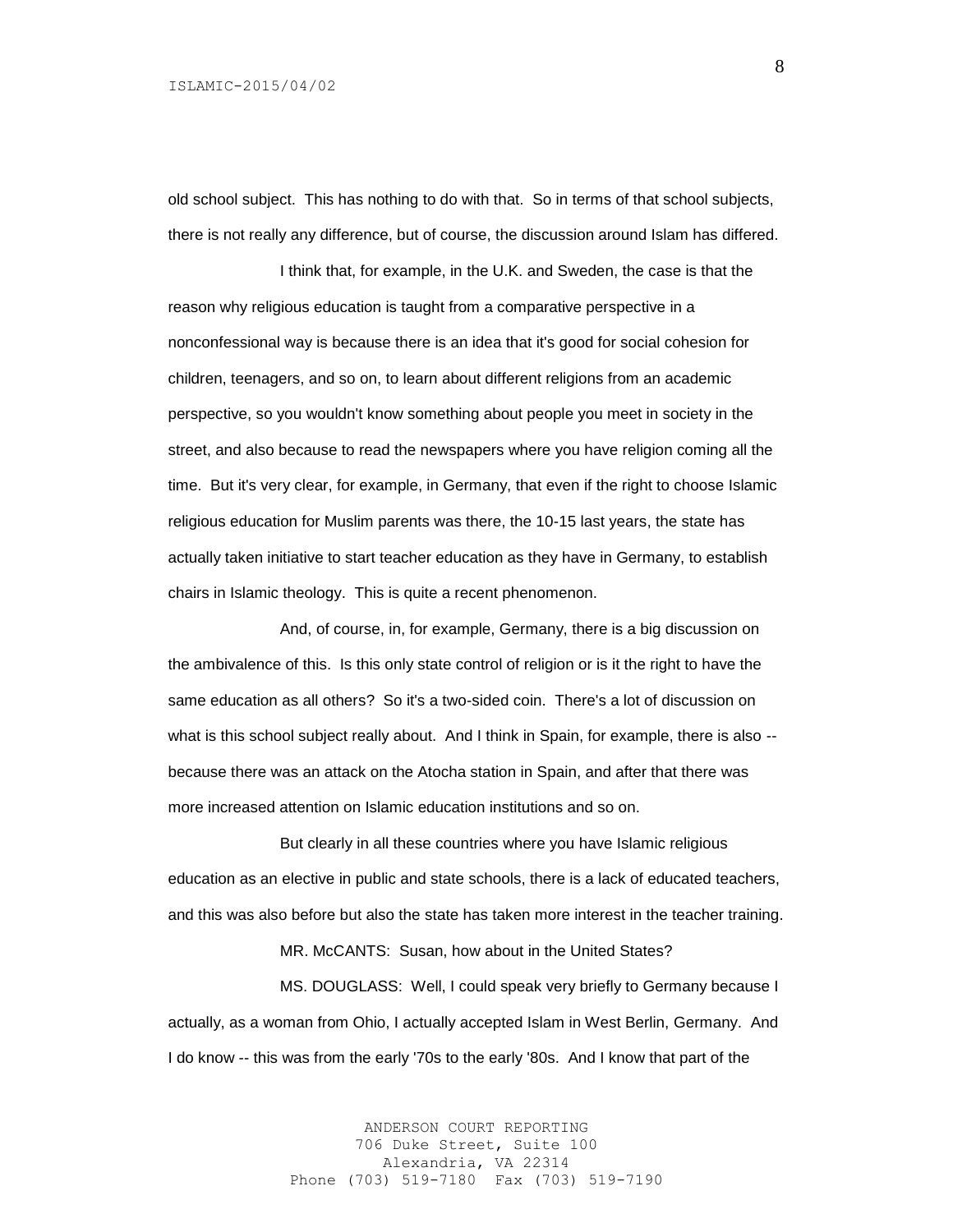reason for this right not being affected for students was because of the growing community, of course, the infrastructure that was there. But the structural reason is that Islam does not have an established religious authority, and so -- and you also had a great diversity. While there were mostly Turkish people living there, there were quite a number of others. So to what address do you address the need to do this? And of course, that was very much complicated by Turkey's very secular state itself. So these are some interesting issues.

And as far as the United States go, as I sort of tried to lay out, the system was there and was in place, and teachers, if they have not received formal training -- for example, we have the very strange situation that teachers, although they have to seek recertification by taking courses every five years or so, they cannot take these courses in schools of religious studies. They would take them in history or geography or economics or whatever of the four core disciplines. So if you can imagine, teachers coming for one reason or another to teach a world history course, either at the middle school level, six and seven, or at the high school level, grades nine and ten, it isn't enough that you're asked to come in and teach about the whole world and everything in it from the Stone Age to the Space Age, but you also now may have in a big urban school, students representing every one of the faiths you're going to teach about with your little knowledge. And so many of them are very fast studies, and then there's also the virtue of being the guide on the side rather than the sage on the stage. So, but many teachers have also become very dedicated, and it's an interesting fact that many teachers, or most of the teachers I would say in the U.S. who are teaching world religions electives, which have become quite popular with students, have come to it through teaching Advanced Placement World History or teaching Advanced Placement Human Geography or teaching advanced, you know, courses in world history itself, and then have come upon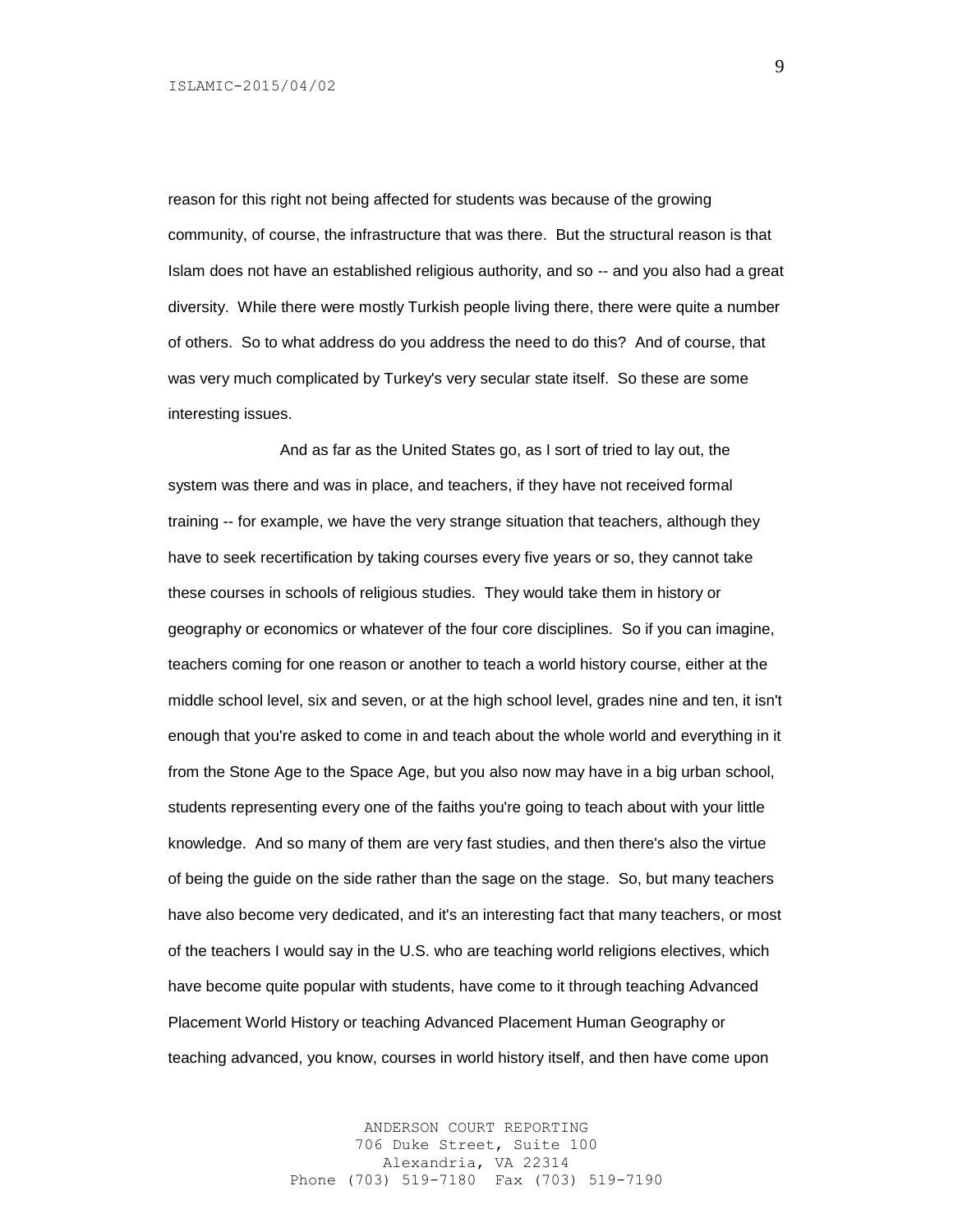this idea that there's a lot of interest. And again, those courses are electives and they are still the academic study of religion, but it shows you the degree to which teachers have immersed themselves in a subject like this.

MR. McCANTS: So, state involvement in religious education, whether it's the German model or the U.S. model, at some point there's some decision about what should be taught to the students. And even in the United States where you don't get a lot of instruction about religion, there's still, Susan, as you know, much better than I do, there's still a lot of deliberation and thought that goes into the curriculum. Who gets to make these choices? I mean, are people invited from the religious communities to have input into these kinds of decisions, or is it just some faceless bureaucrat who gets to decide it? Who makes the decision about what gets taught in the schools and what sort of textbooks are selected?

MS. BERGLUND: Yeah. I think this is very different from all of the countries that I put into this paper.

For example, in Sweden, it would be researchers, scholars who study religions, together with some teachers who would make the curriculum. In the U.K., it is people from different religious communities in the area because in the U.K. religious education is not a national -- there's no national curriculum; it's a locally agreed curriculum. So they would invite people from different religious organizations. In Germany, for example, it is these associations that can get into cooperation with the state that make the curriculum together with the state. And this would be the case also in Austria, for example, like that. In Finland, you have also religious education together with the state writing the curriculum because, of course, schools are socialized agencies for the states. This is where the future citizens are kind of molded to become democratic citizens in society. So the state wants to see what is in these curriculums. And that is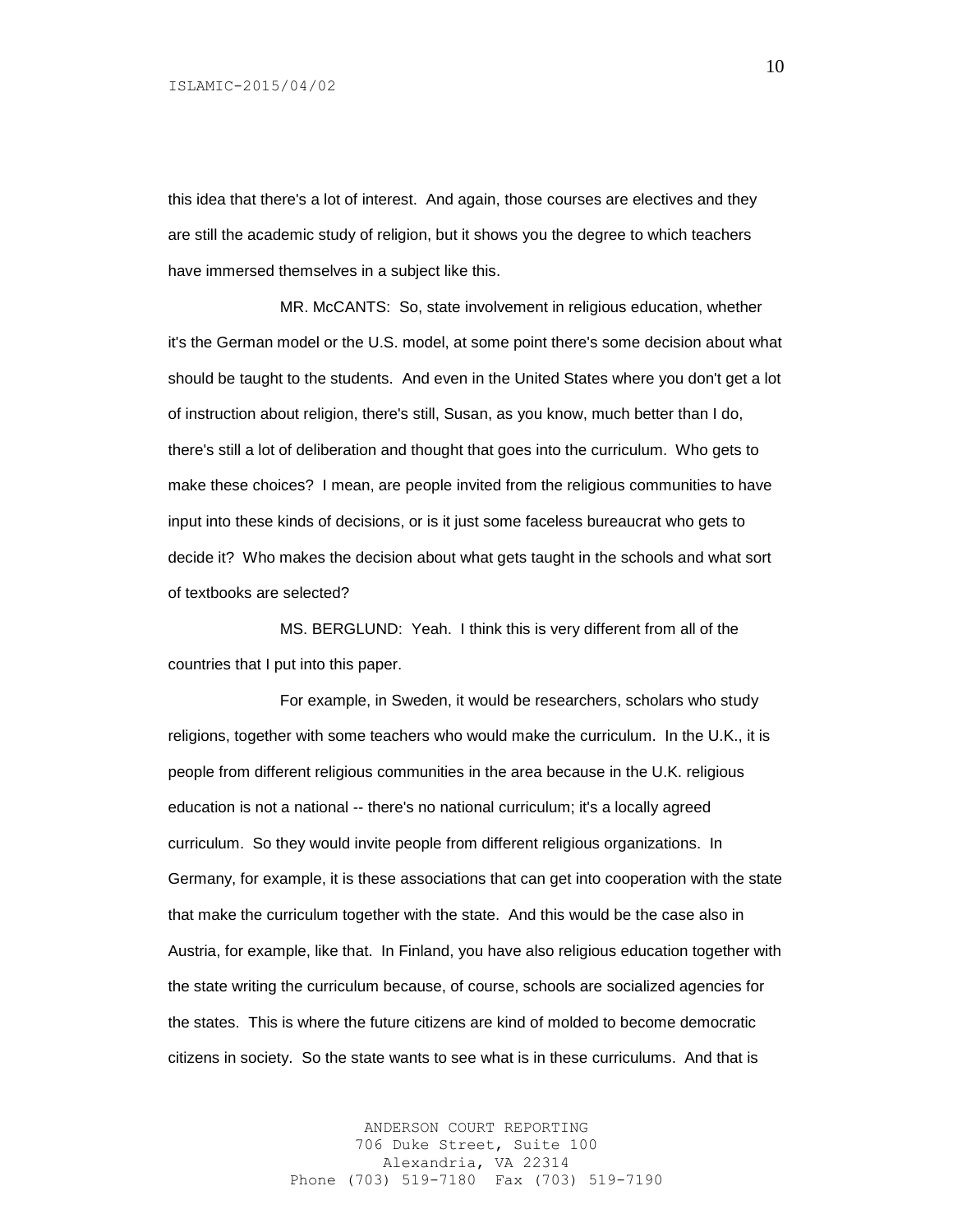the same, in Finland, for example, you have 13 different religious educations to teach about. If you're a parent, you elect what you belong to, but it's the organization together with the state that decides, but that turns out quite differently in the different countries.

MR. McCANTS: Susan, how about in the United States?

MS. DOUGLASS: Here we do it like you make sausage. So before the state standards movement, which was the first really cross-curricular movement since World War I that reformed the curriculum, it had some wonderful impulses behind it such as what should a student know by the time they graduate from high school in order to live in the  $21<sup>st</sup>$  century, a very participatory process between scholars and teachers, sort of trying to improve the level and close those curriculum gaps between what is known among researchers and what is actually taught in the schools.

So you have that impulse. But before that you already had a sort of default standard that had grown up around the world history textbook. I could go back to the 19<sup>th</sup> century for how that evolved, and I won't spend that time here today, but suffice it to say that as the content on religions -- all world religions -- and I really want to emphasize that Islam is never taught in the United States public schools in isolation. It will be taught together with Christianity and its history, with Judaism and its history, with Hinduism, Buddhism, and even the methodologies of the Greeks and Romans and many other things as well. So it's a strand within these courses.

When the state standards came along, this default textbook standard was somewhat put aside, but on the other hand, many of the state standards molded themselves around textbooks. Others molded themselves around the new national standards and then state standards. So the textbook publishers really couldn't drive the situation. They need to reflect what the states required because textbooks are produced commercially in the U.S. and under very competitive circumstances, but they are adopted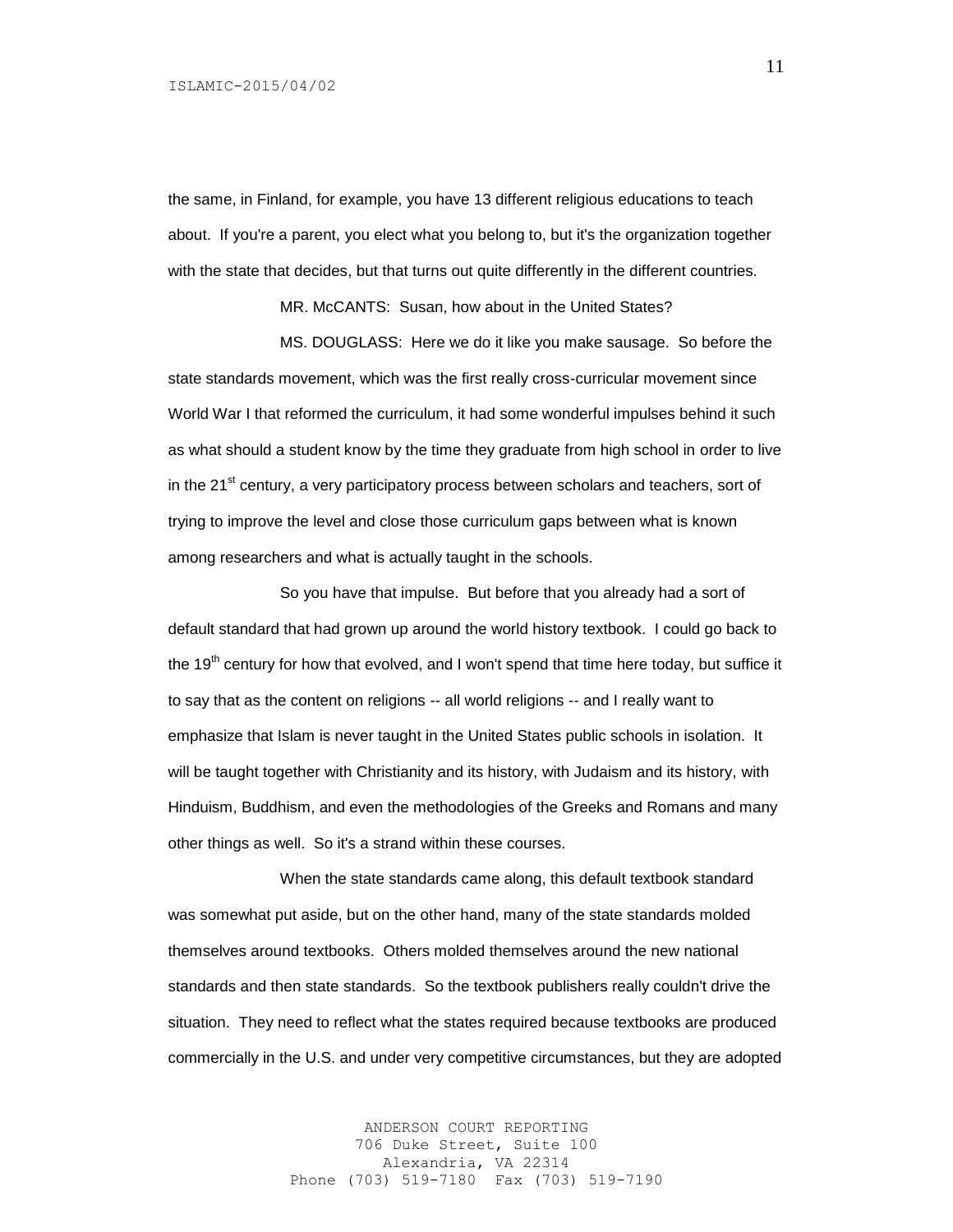by state boards of education.

This has become a pressure point since 9/11, where for good and not so good reasons, some groups have come to try to put pressure -- Texas is always a bellwether, but other states as well, to try to mold what gets in, what does not, and indirectly that way to put pressure on the textbook companies to change or downgrade or whatever. And there's a whole sort of academic or semi-academic or activist cottage industry that has grown up around that since 9/11.

MR. McCANTS: I wanted to ask, do you find the same kind of pressuring that happens in Europe?

MS. DOUGLASS: The textbooks?

MR. McCANTS: Yeah.

MS. DOUGLASS: Yeah. I think that it's quite interesting to see that in some countries it's an open market, it's a competition. There's no state agency that checks textbooks, for example. Some countries used to have that but it didn't really work because the person who was checking was always an expert in, for example, one religion and not the other, and so you would find it. So it's an open market in many countries. But, for example, in Finland, as I mentioned, that teaches -- that offers all these different religions educations, the state also funds textbooks. So there is a new textbook that was just printed five years ago which is called Salam. It's in Finnish, and it's about teaching confessional Islamic religious education. So there the state sponsors them, and they would also sponsor this book. I mean, the Muslim minority in Finland is very small. It's only 40,000 Muslims living in Finland, but they not only sponsor it in Finnish; they also sponsor it in Swedish, because Swedish is a minority language in Finland. And the number of Muslims that have Swedish as a language is very, very little. But this is the state policy. There is a lot of discussion to change this because, as you can imagine, this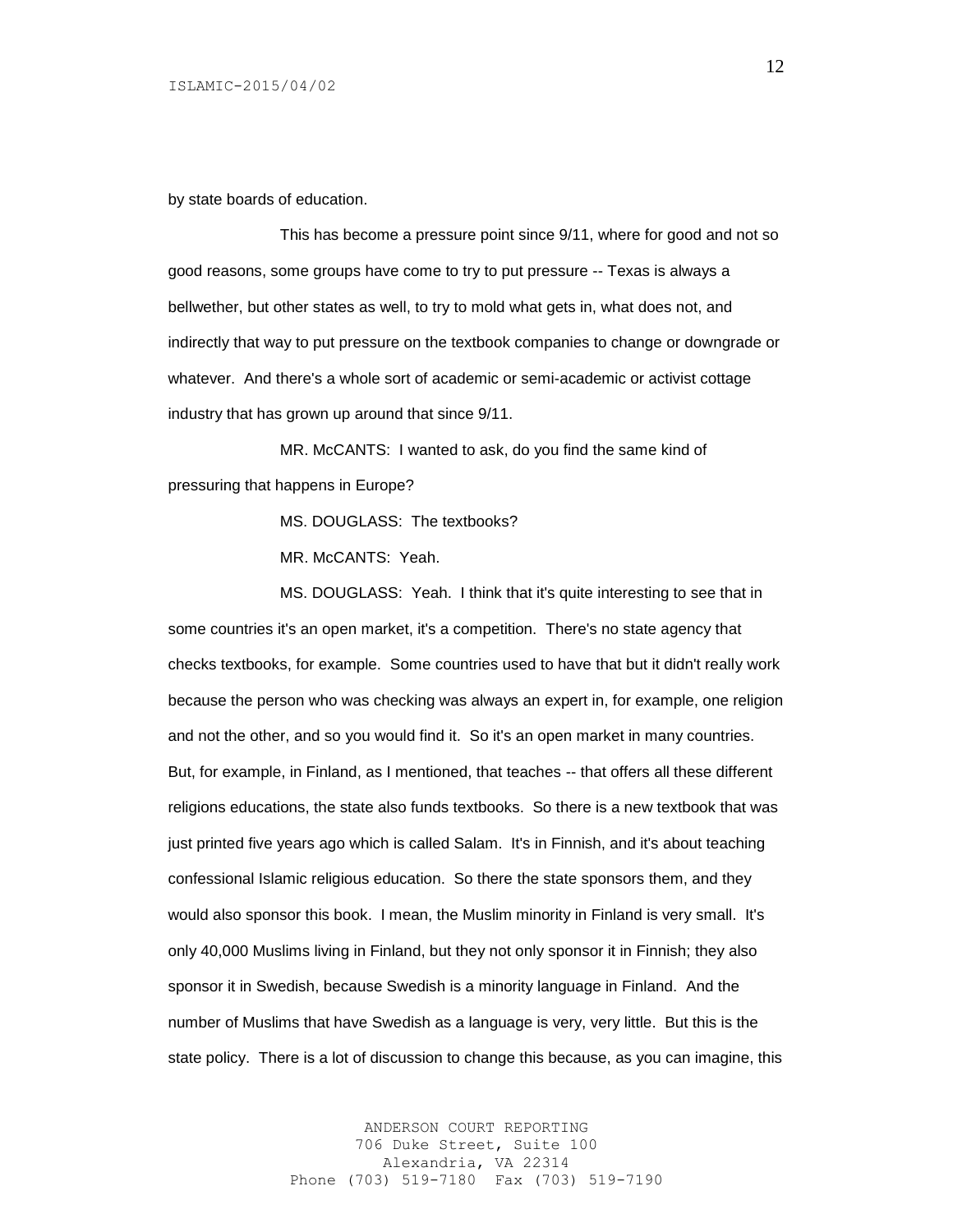is very costly, and having all these different ones. I think also what I have seen is that in many Muslim schools, in countries where there is no -- in Sweden, for example, in the Muslim schools, and they teach Islam from a confessional point, a couple hours a week, there are no textbooks because there is no market. There are so few Muslim schools. There are like 15. So there would be no publisher wanting to spend their money to do that. So they import books instead, and that is sometimes I would say quite problematic and the teachers say that this is a problem because, of course, if you import textbooks about Islam from Saudi Arabia, from Jordan, from U.K., actually, there is quite a possibility. You get very different forms of Islam, and I think this is important to remember when we talk about Muslim schools in any country I would say because they are so different, one from the other, depending on what theological strand is dominant, what kind of ethnic background that the people on the school board would have, and so on. So you couldn't talk about these books. But you can see on the textbooks. When you discuss and you meet and you ask about textbooks, that's something that they choose very, very differently, of course.

MR. McCANTS: So I have a slightly annoying question. I'm going to ask the question.

> MS. DOUGLASS: I should have added something. I'm sorry. MR. McCANTS: Sure.

MS. DOUGLASS: One way in which -- I know you mentioned the presence of academics and the process of writing books. There is certainly an emphasis here because of who the textbook publishers choose to have as authors, sometimes after the fact of a text being written when it's revised and so on, but there is a very large couple of columns on the front matter of textbooks that show academic reviewers who are usually professors, often across the various subjects of world history and geography,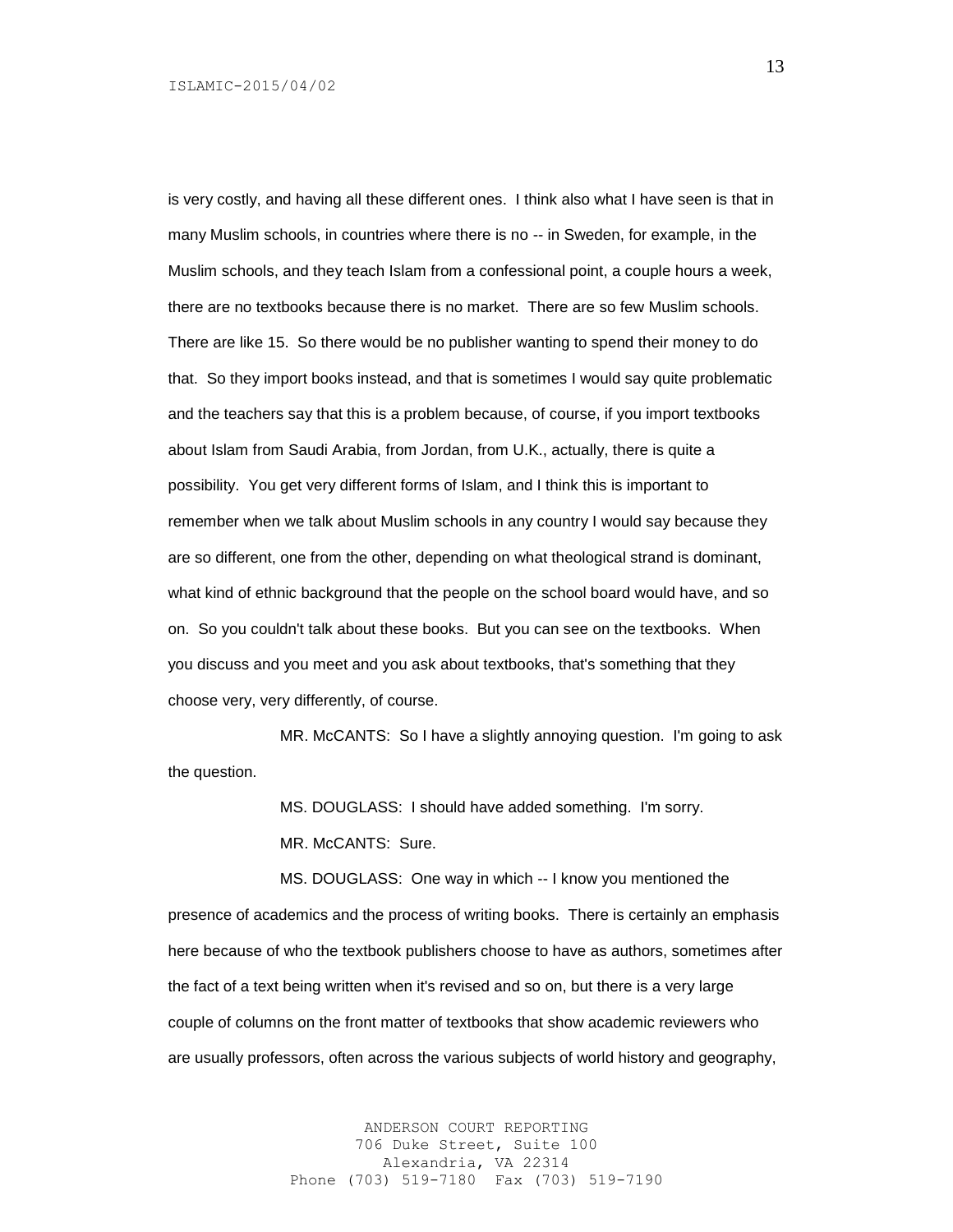and then there are also teacher reviewers who come in. And then there are often civic organizations. The First Amendment Center has been very prominent in being a reviewer to check the textbook manuscripts for adherence to the guidelines. And I, myself, have participated in this process for quite a long time.

MR. McCANTS: Thank you.

So the annoying question I have, I'm going to ask it, and then just give you a second to think about it and I'll move on to a second question and then come back to the annoying one. But the annoying question is what surprised you about the research? Jenny, I know you work on this subject a lot. You probably anticipated a lot of what you found, but I wondered if anything you came across just struck you as unusual or something you hadn't thought would be there. And Susan, same thing to you. Reading through the research, if you noticed anything.

I'll let you think about it, but my second question is -- my second question has to do with good practices. Reading the report it really struck me that these countries are so different from each other. They have such different political cultures. They have very different Muslim populations. They seem so sui generis that it would be hard to, at least on first blush, identify any good practices that could be applied across the board. But you do make some recommendations in the report. You talk specifically about teacher training, and you also talk about textbooks.

You can take either of those question sin any order that you want them, but I thought the audience might like to hear what surprised you, and also why you think these recommendations would make sense across the board. And Susan, feel free to weigh in.

MS. BERGLUND: Yeah. I would say that something that surprised me - - now, coming from Sweden, you should take that into account -- it surprised me how in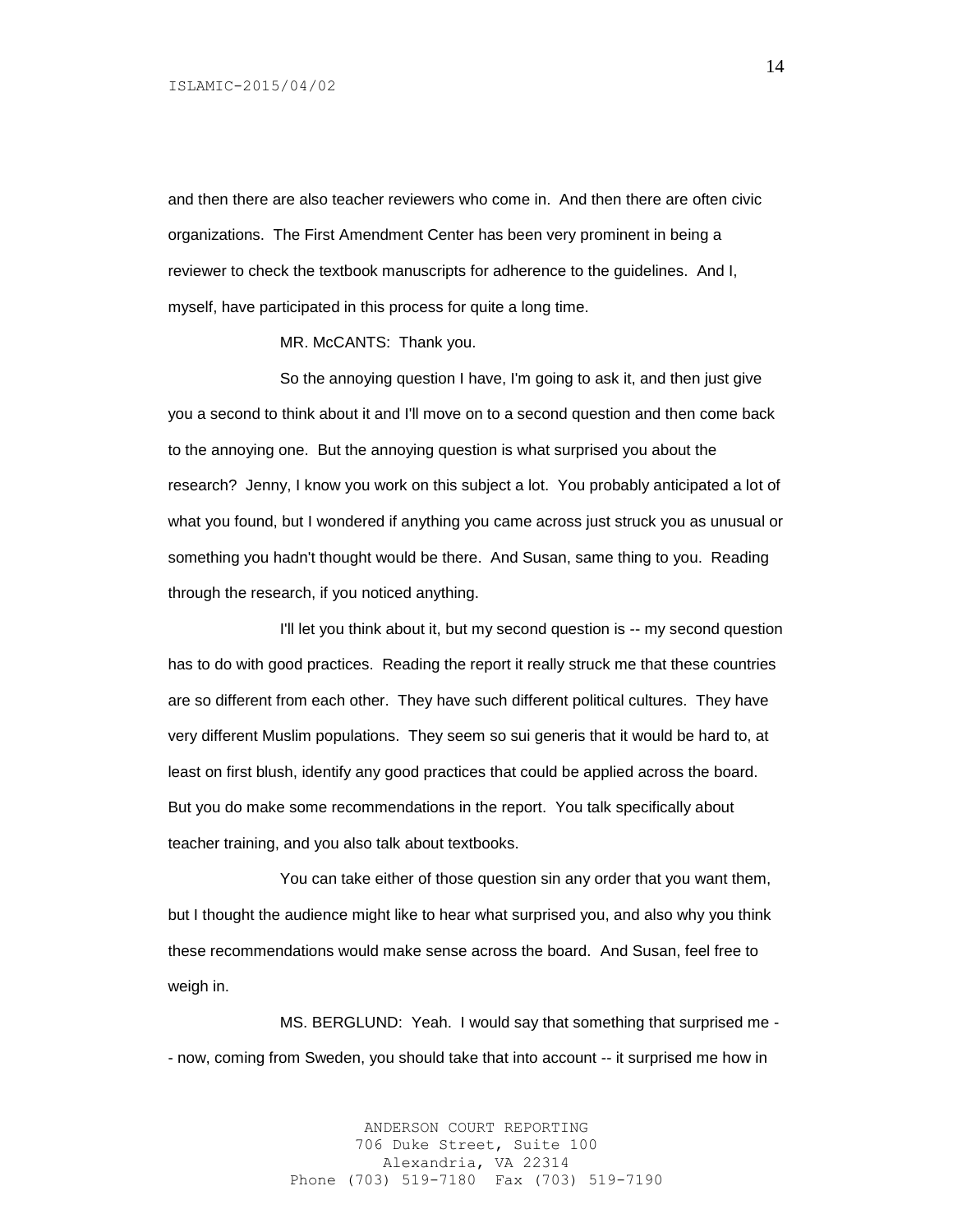teacher training, for the U.S. and for France, that even if teachers in the U.S. and France are supposed to teach a bit about different religions, it's not included as obligatory in their teacher training. And that surprised me. Coming from a country where if you're going to teach anything about religion, of course, you have to have academic training. So that surprised me, even if I had heard about it, but then looking into it. Of course, there are further education courses and so on, but that is up to the teacher. But you can talk more about that -- know more about that than I do.

I think that what I also find important, what I make recommendations about in the paper, is that no matter what kind of education we are talking about here -- if we are talking about the German, Austrian, and Spanish Finnish case where you can get confessional Islamic religious education, or if we're talking about the Swedish or U.K. or U.S. frame system where you teach about religion, Islam or other religions from an academic perspective, good teacher training is important. We can say that for everyone. And of course, we have this debate in some countries, that this is a state control of religion, that the state is putting out teacher education only to control Islam. We have that. But on the other hand, we also have the right to have education from the parents' perspective.

And then I also think that even if we could have this critique of domesticizing religion and so on, I think that most parents want good teachers for their children. That is quite general. Then we can have a discussion on what good teachers are, and that they want educated teachers. And then we could have, of course, a critical discussion on what kind of education. But I think that in terms of also the confessional subject, that there is some kind of teacher education for Islamic religious education teachers, is a good thing. But then we could discuss how it should be done and so on. So that is one of the things that, you know, thinking about how are the teachers taught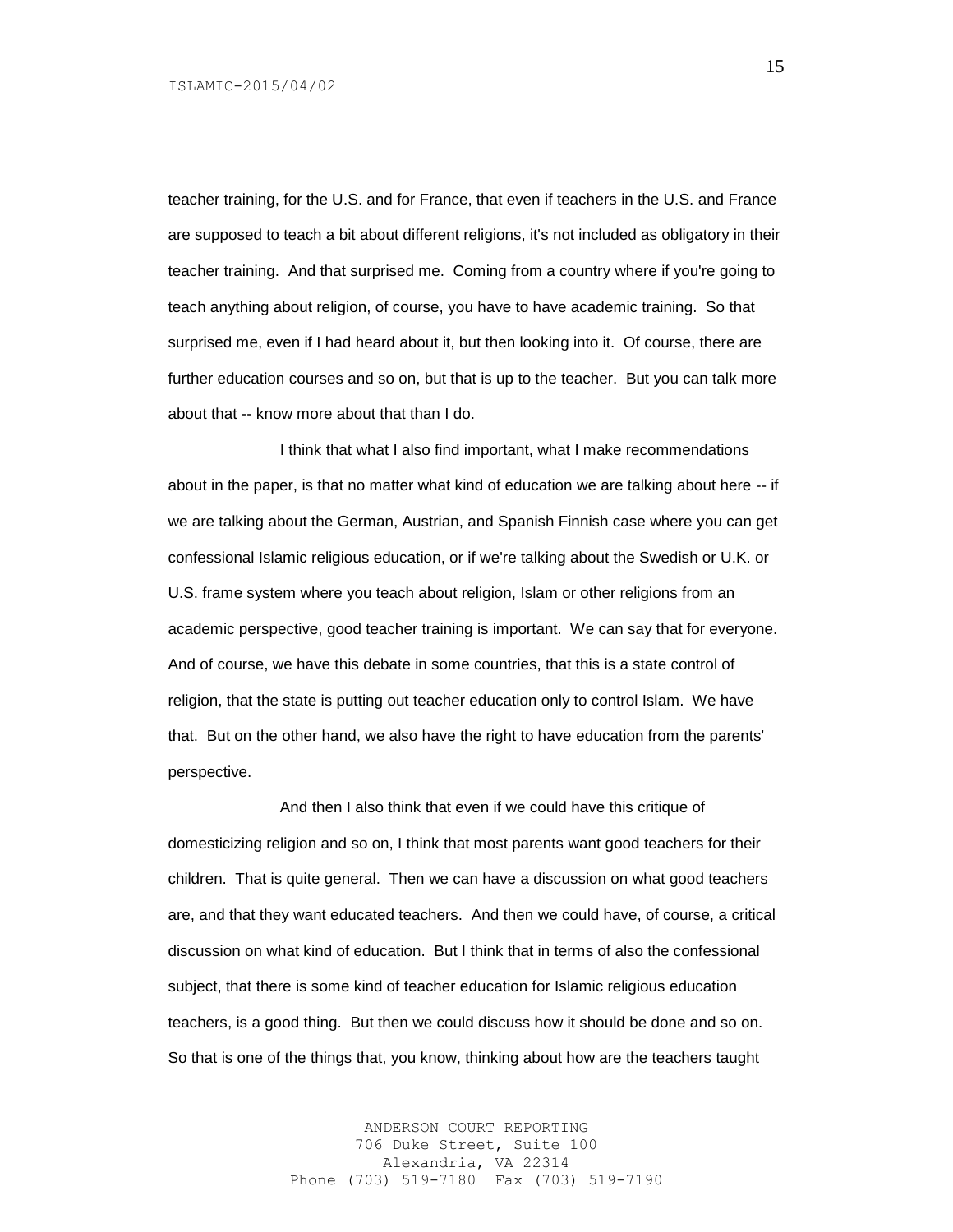actually or trained, and what is in the teacher education.

And then in terms of textbooks -- and this goes also, as you said, both the nonconfessional textbooks and the confessional for Islamic religious education. I mean, we know from research, in many European countries, and you know, from here in America, that there's quite a lot of prejudice getting into textbooks, and this doesn't only concern Islam, but it concerns other religions. In some textbooks, we get very stereotypical images of religions and people (inaudible) religion. I sometimes, to my students at the university, I talk about what I call the "robot tendency"; that religious people are pictured like robots; that you behave in a certain manner just because you are Catholic, or you behave in a certain manner just because you are Islamic, as if that was the only guiding principle in your life. Of course, it's not for anyone.

So discussing how religions and religious people are pictured in textbooks is very important because that is something that would stay with the students or the pupils. And also, for example, like pictures in textbooks, I mean, I've been looking at some of the Swedish textbooks. We've had nonconfessional religious education from an academic point of view since 1969. You could still, in some textbooks, find that in the chapter about Islam, that all pictures are from the Arab world, whereas we know that the majority of Muslims don't live in the Arab world. So, I mean, having diverse pictures in different -- you know, what do you picture how the people look? That's also important, I think. And, of course, textbooks for the Islamic religious education from a confessional point of view. Why do people get them? In some countries it's absolutely impossible that the state would help out with that, but in some -- in the U.K. for example, you would have Muslim organizations being engaged in producing textbooks, but then, of course, English is a big language. So also, there's a market for this. In many of the other European countries it's small languages, but still, that could be engagement in getting -- helping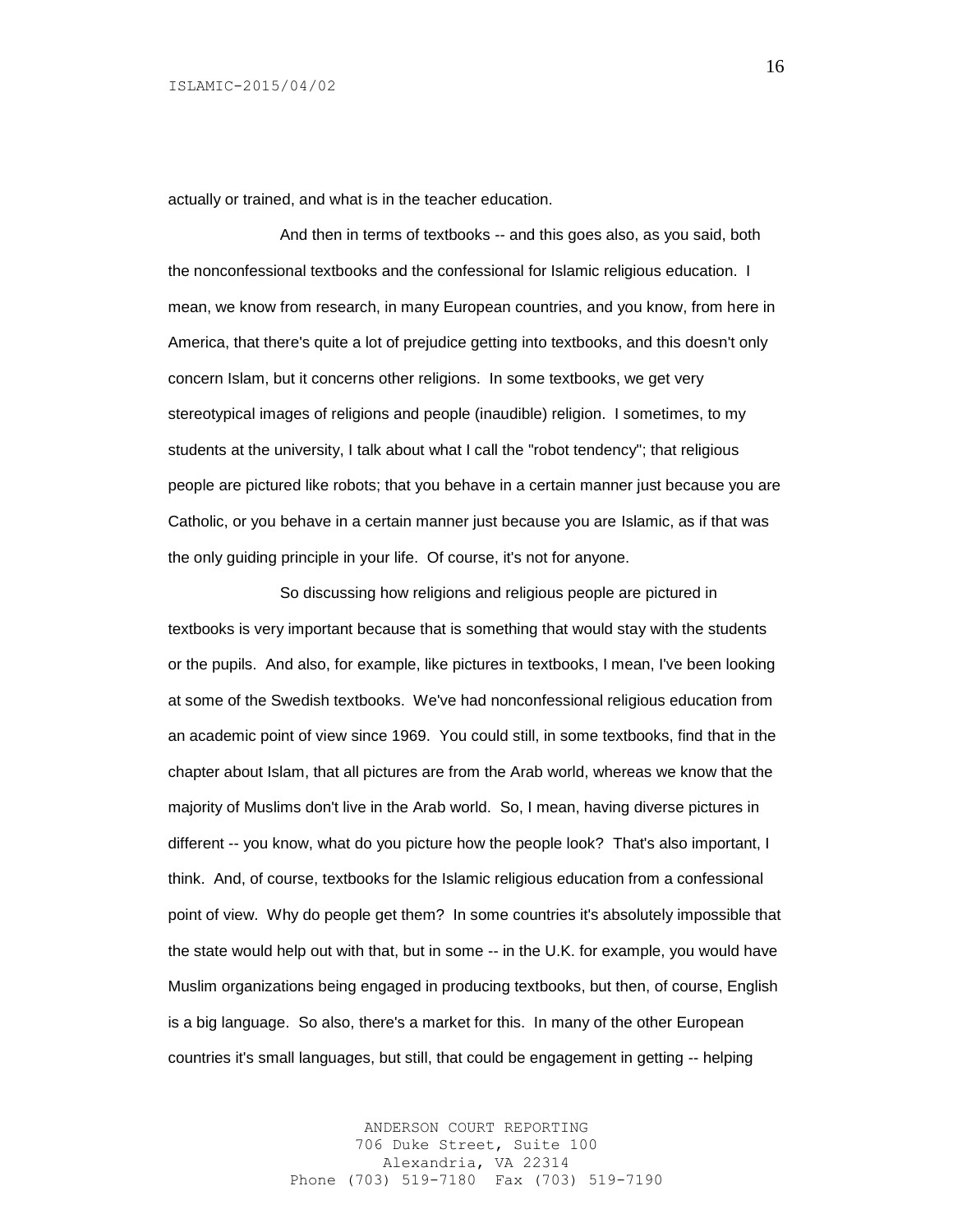each other.

And something else. I find it surprising also that both France and the U.S., for example, they teach about religion in like world history and so on. There is actually not that much -- there is on the academic level, conferences and so on going on with scholars meeting, but there's not much discussion, teachers to teachers, and so on across the borders. So it's a very national -- education is a very national thing, where I do think that people could learn from each other, even if they have different systems.

MR. McCANTS: Susan, what did you find surprising, or what did you make of the recommendations?

MS. DOUGLASS: Well, I first want to say that Jenny Berglund's paper puts down a real marker because we've had a lot of nonsense published or put out, not academic papers -- there hasn't been a real dearth of them -- but a lot of sort of things taken at face value that people say or that, you know, papers that really don't have a solid economic foundation or, excuse me, an academic foundation. And so many times, journalists have just published these things at face value without going into any -- even things about the standards that anyone can really know who could research them. It's all up there on the Internet. So this, as I said, puts down a marker that will prevent some of these farther afield ideas from getting a lot of traction, and I'm very grateful for that. It's very interesting on the other side.

As far as the sort of issues, one thing, you mentioned that maybe there isn't so much in common from Europe to here, but one thing that there is in common is a long tradition in the west, that includes both the United States and Europe, for treating nonwestern -- as they call it, nonwestern religions, even though Islam is very much in the same vein as Christianity and Judaism. And so the Orientalizing side of things has complicated very much so that textbooks have often been ridiculously inaccurate in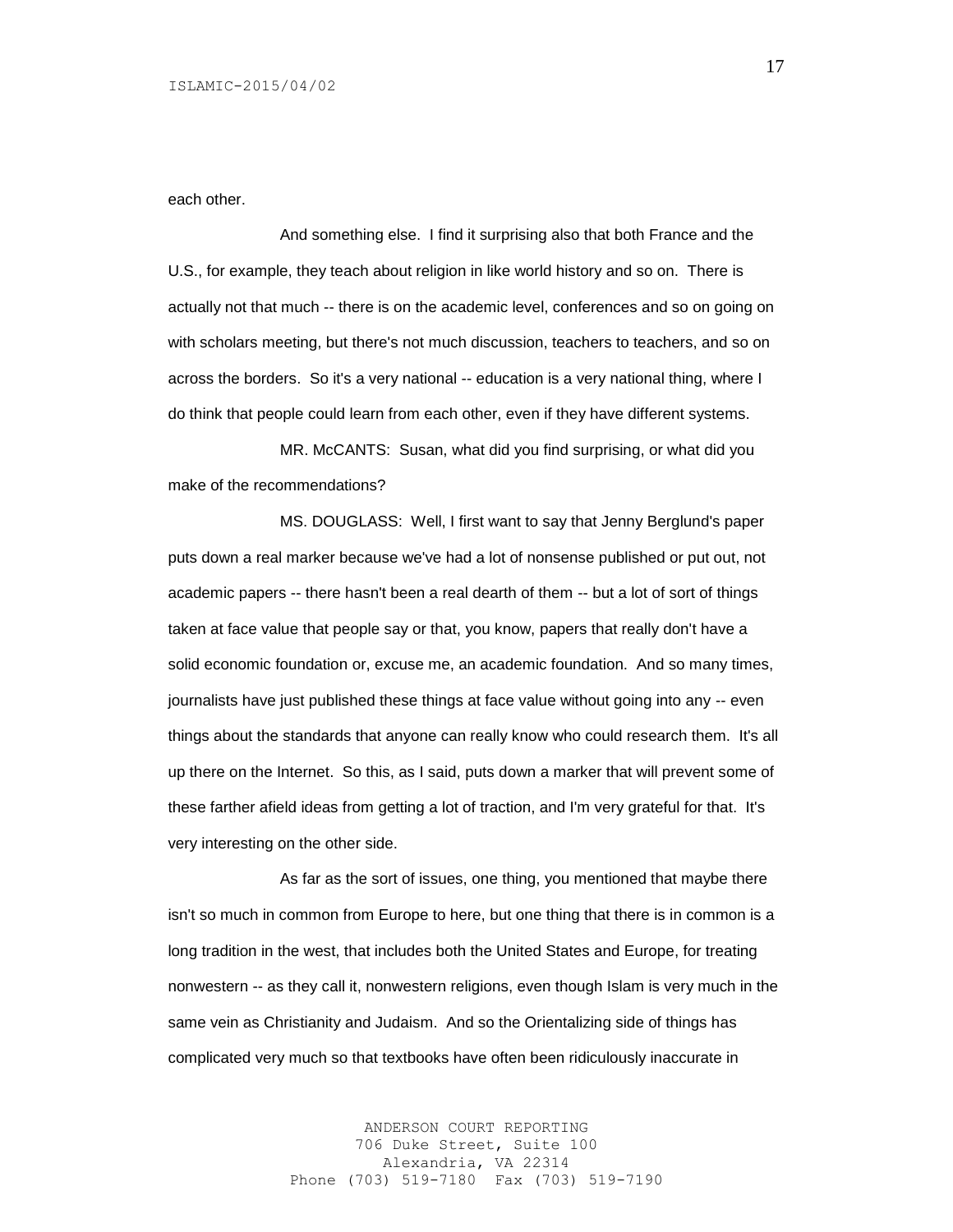covering this.

One of the wonderful strengths of the guidelines published by the First Amendment Center and disseminated through teacher training, a program particularly called "Rights, Respect, Responsibility" that's been going on now for 20-some years, is the idea that we can really only get a benefit from this as a civic enterprise if we can be authentic about it. If we can cover beliefs and practices as their adherence to understand them rather than putting a sort of editorial vein over, or veil over it, if you want to use that term, that would insert this sort of academic secularism, and many Christian parents are very upset that this idea should come in. The guidelines provide a fence for that because some of the books that can be used in colleges, whether they should or not in comparative religion, really do take an editorial tone that is very much secular humanist, and many Christian parents are absolutely allergic to that in the schools. It makes them very suspicious of the whole enterprise of teaching about religion. So the guidelines have been very helpful in trying to bring that authenticity, but while the separation there is not to make truth claims. You can read scripture but you use it as a primary source, historical source. You can talk about beliefs, but you can't make truth claims as to -- you can't also make, you know, comparative, qualitative comparisons and things of that nature.

So this is a very useful civic enterprise. It's very good training, and I would also say that, again, what I think is so important is not to think of teaching about Islam or teaching Islam, because it always occurs together with other classes. And you mentioned when students in these nonconfessional classes are learning about other faiths. Well, as a teacher, I can tell you that one of the most important things, no matter who is in the classroom, if they are confessional, if they adhere to this faith or not, they may not know very much about its history or even its deeper beliefs. So what you have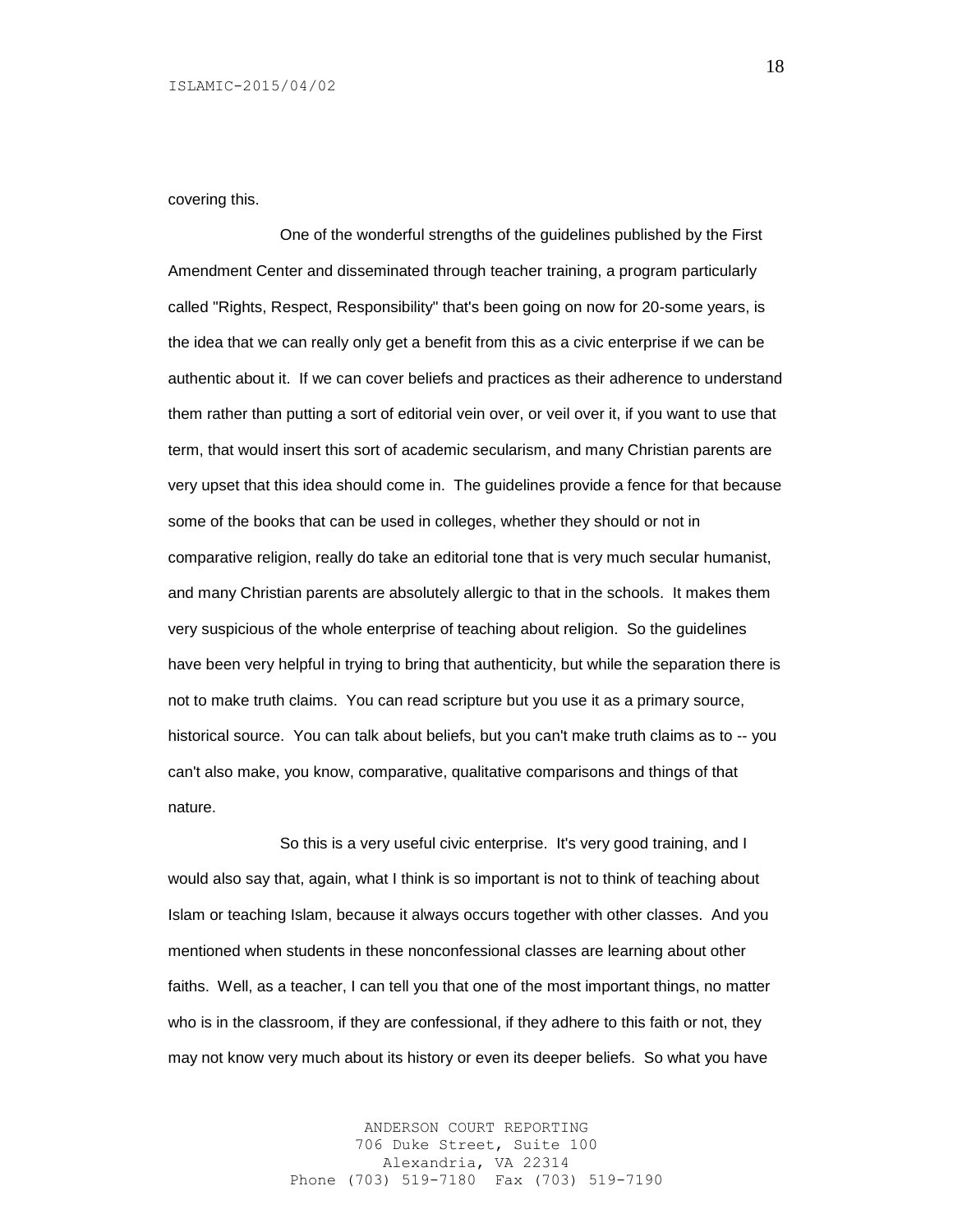in these classrooms where the civic enterprise or teaching about religion in an academic way is students from all faiths, learning about their own and other faiths in a mediated forum of the classroom. And where skillful teachers are involved, this is really amazing. And it's one reason why these world religion electives have really become so popular. Students at that age are trying to figure out where they are, themselves and so on.

So I think that even, for example, when I go and speak in Muslim schools that teach about religion in the course of history and geography courses -- and I will also say that one of the enterprises that'[s going on in the United States and has been for a long time, is creating textbooks for Muslim schools that are confessional in that sense, but ones that suit the American experience of being Muslim rather than some oversees version which the kids, quite honestly, don't buy anyway, including my own, so they want something fresher.

But when I'm speaking to schools, Muslim schools, I also recommend that they use these guidelines because it's not going to give you any real sense of knowledge of other faiths if you're teaching them in a confessional school as, oh, those are the guys that are wrong; right? You know, we're the right guys and everybody else is wrong. You're not going to create much knowledge that way. So I think the guidelines are one thing that -- I read in your paper, you know, it's there in common. Of course, it requires teacher training. Here in the U.S., that mostly takes places in various in-service environments, so teachers are already in the classroom and often, you know, screaming "uncle," you know, what to come in and take part. And NEH seminars sometimes do at schools, outreach programs at various universities. The Pluralism Project at Harvard. There's a whole bunch of different programs. The American Association of Religion has stepped forward and put K-12 guidelines and are offering much more support than had been the case earlier.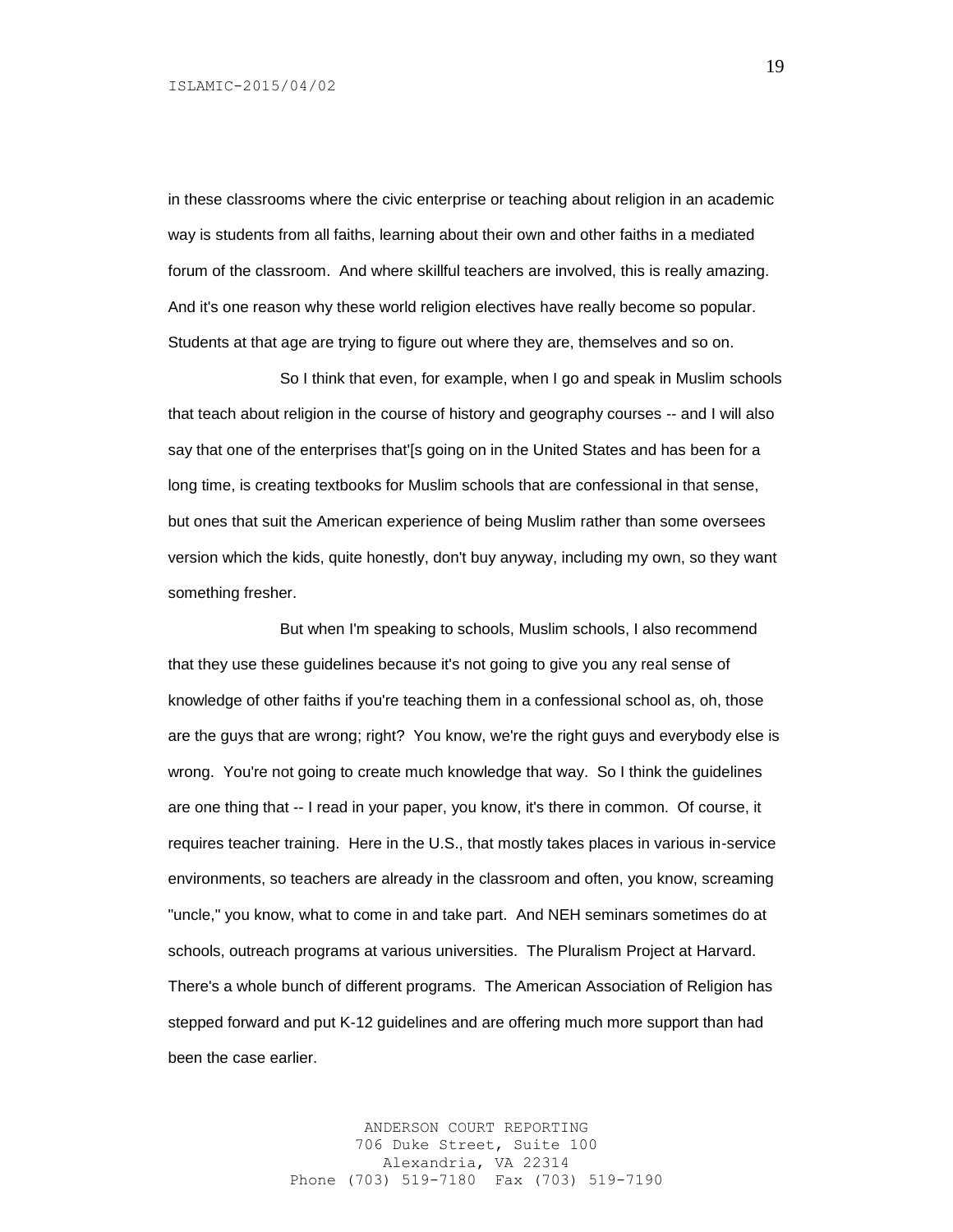MR. McCANTS: Thank you very much.

I want to open it up for questions. I'm mindful of the time. We've got 11 minutes. So let me take -- just raise some hands. I'll take three or four questions. We'll come and then I'll go back to you folks if we've got any more time. So just go down the line, if you would.

MR. JACO: Larry Jaco.

This is very interesting. Thank you very much.

Jenny mentioned three distinct systems -- the German, Austrian and Spanish; the French and U.S.; and Finnish and Swedish, I think it was. Do you care to rate those as to what's the best system? And what are the best outcomes? What are you looking for outcomes from this? Is it religious tolerance? Is it just education? Are we siloing all this or are we supposed to be integrating it?

Thank you.

MR. McCANTS: Thank you very much.

All right. Just work your way back. We're going to gather a couple. MR. MANDO: My name is Janrus Mando.

I was interested in your following up about, you know, the whole thing of saying we're right, we're not wrong. But some of the textbooks that come from Saudi Arabia sometimes take, I guess, a triumphalistic approach to other religions and non-Muslims. And now that we're dealing with problems of radicalization and opening to those ideas, I was just interested in how we can vet textbooks to ensure that they are inclusive and integrate the Muslim population into the western experience.

MR. McCANTS: Thank you.

There's someone all the way in the back.

MR. BURN: My name is Jim Burn. I'm a long-time journalist here in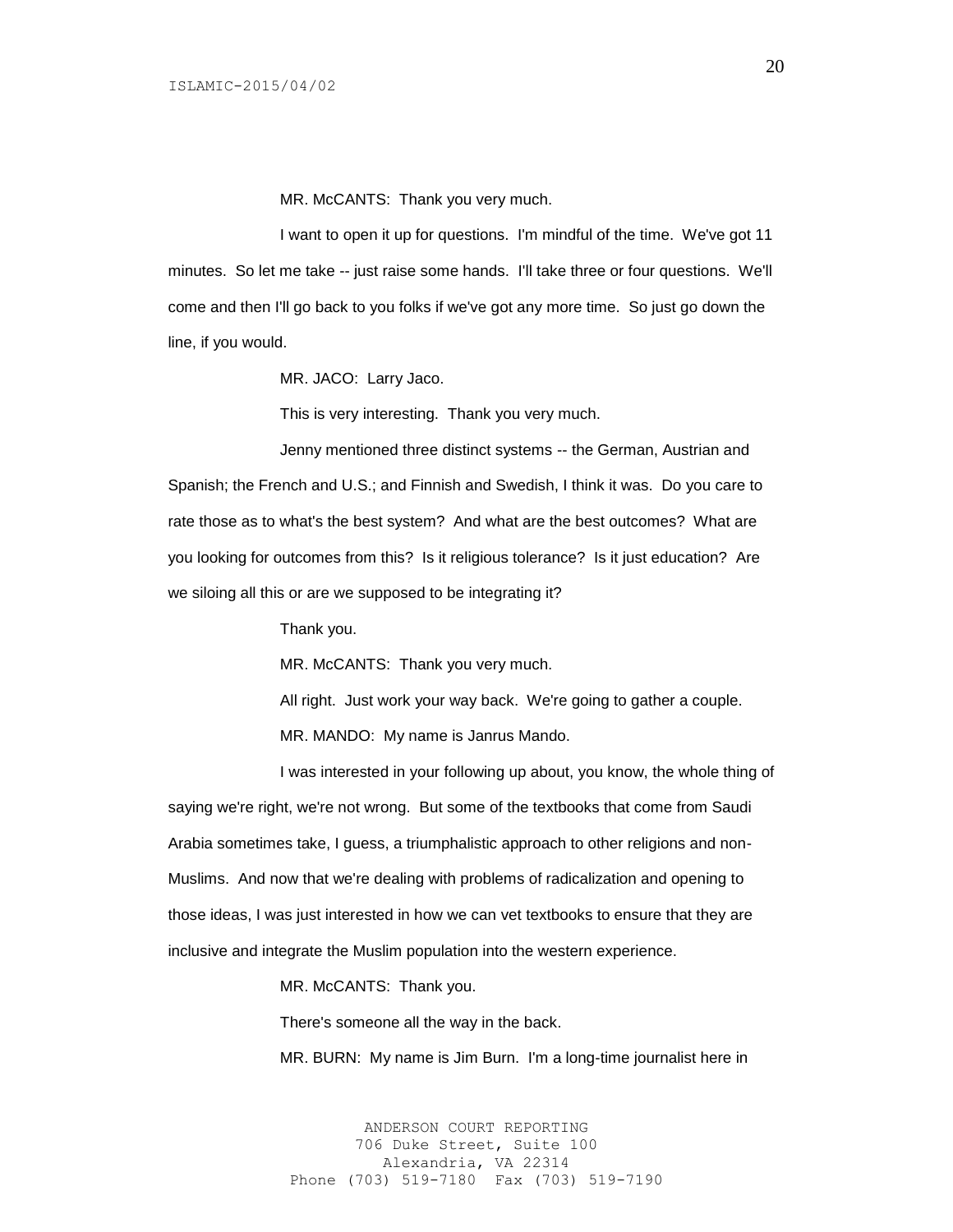town and have made quite a study of what Islam actually teaches, although I don't have Arabic so I'm weak in that. But something that made a huge impression on me, and you're probably all three very familiar with is the current cover story in Atlantic. And the key authority in that is a person I'm sure Dr. McCants is well aware of, is Bernard Haykel of Princeton. And he is described in the article as the leading secular authority on the teaching of Islam, and his basic position is that what people like the ISIS folk are, they are teaching what is accurate in the Quran. The words they use are absolutely in the Quran, but it's a medieval interpretation of those words. And I'm wondering if you have any reaction to that.

MR. McCANTS: All right. Thank you very much.

So just to recap real quick. Number one, what are the best systems, which is a question I wanted to ask but I knew you wouldn't answer, but we'll ask it anyway.

Number two, about the Saudi textbooks. And if I could frame that just a little bit larger. Again, you know, how do schools make decisions on what textbooks represent normative Islam? What is normative Islam? That sort of thing.

Number three, the question about the Atlantic article. Again, if I could broaden it out just a little bit. Who gets to serve as an academic authority on Islam and what represents Islam? Because, you know, academics themselves don't really agree.

So Jenny, I'll start with you. You can take a stab at any of those, and then Susan, choose any of them you like.

MS. BERGLUND: Yeah. I'll try to touch upon all of them.

Best practice, that is a very good question but a very difficult question because I don't think that you can take the practice from one country to put it into the other because it's so tied to the history, the politics of each country. But what I think,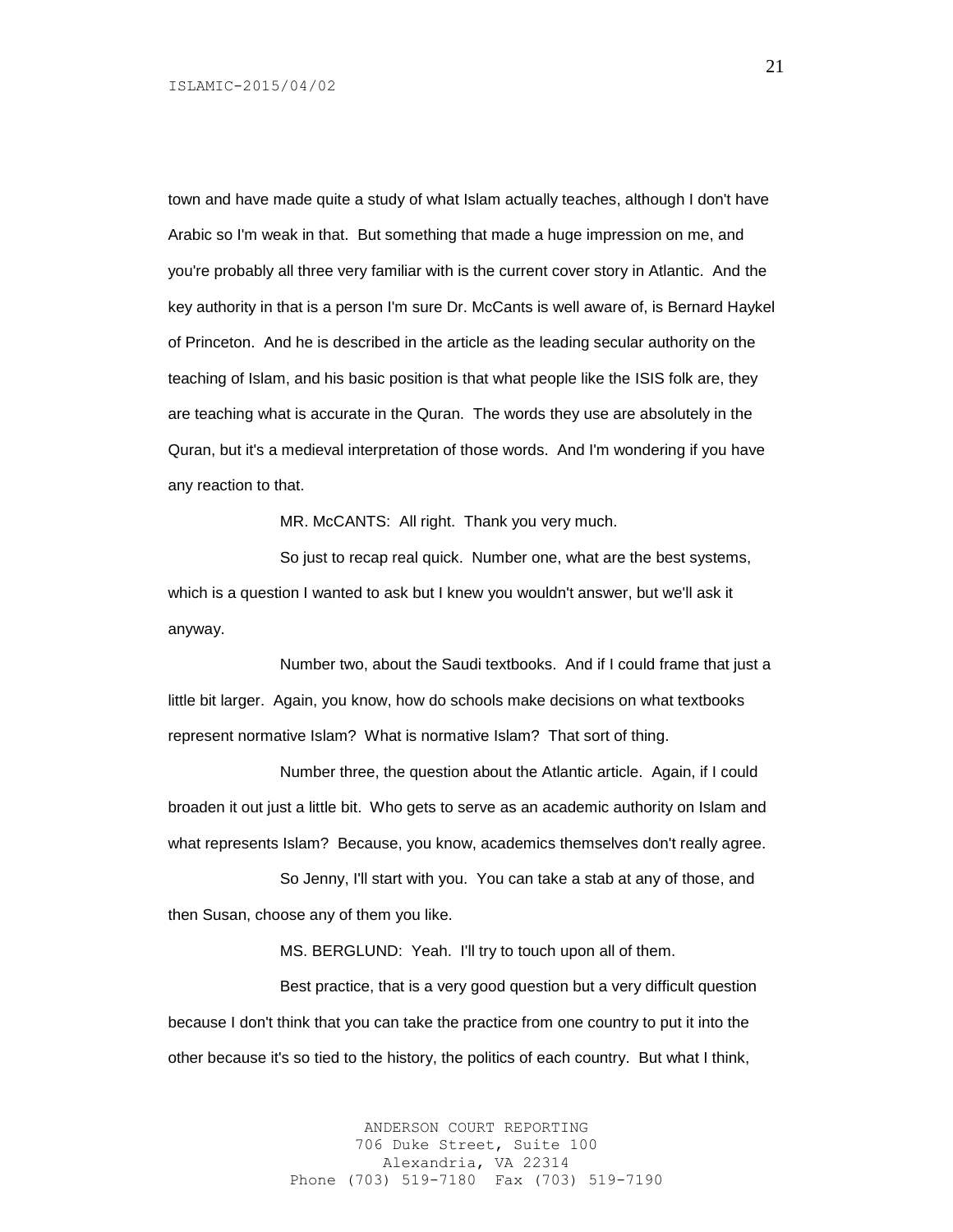there is a lack of research actually in terms of what is the achievement of the children, and there is actually very, very little on this, because I think it would be very interesting to see. So how are the kids doing who go to Muslim schools in the Netherlands or Sweden? Are they doing better in Muslim schools than in public schools? Maybe they are; maybe they're not. There are those who argue that this having segregated schools is the way to integration to get into that, but there are others who argue the other way. So I find it very difficult. But, of course, in a country where you are entitled to choose your religious education as a parent, then I think, of course, that you should, you know, either if you are Christian or Jewish or Muslim, you should have that right. So that is, I think, for those countries, a good practice that is coming, and that, of course, is needed to be discussed how it's done.

And you can see that those countries who teach Islamic religious education as an elective school subject in public schools, like Germany, Austria, Finland, there are not so many Muslim schools. There are very few. England and Germany, there are a couple, but not many. So having that opportunity to have your religion recognized in school, apparently seems to make the case that there are not so many Muslim schools established. I cannot say that this -- there are many other reasons, of course, but you can see that there is a difference in that.

I think in terms of choosing the textbooks, I have discussed this a lot, especially in Swedish-Muslim schools. And in those countries that you have publicly funding, publicly funding means that you only get publicly funding if you follow the national curriculum. So you cannot choose any textbooks, so if you are publicly funded, you have to choose the textbooks that are written according to the values that are stated in the national curriculum. And different countries have a bit of different values, but for the Swedish case, for example, it's solidarity, democracy, gender equality, tolerance, are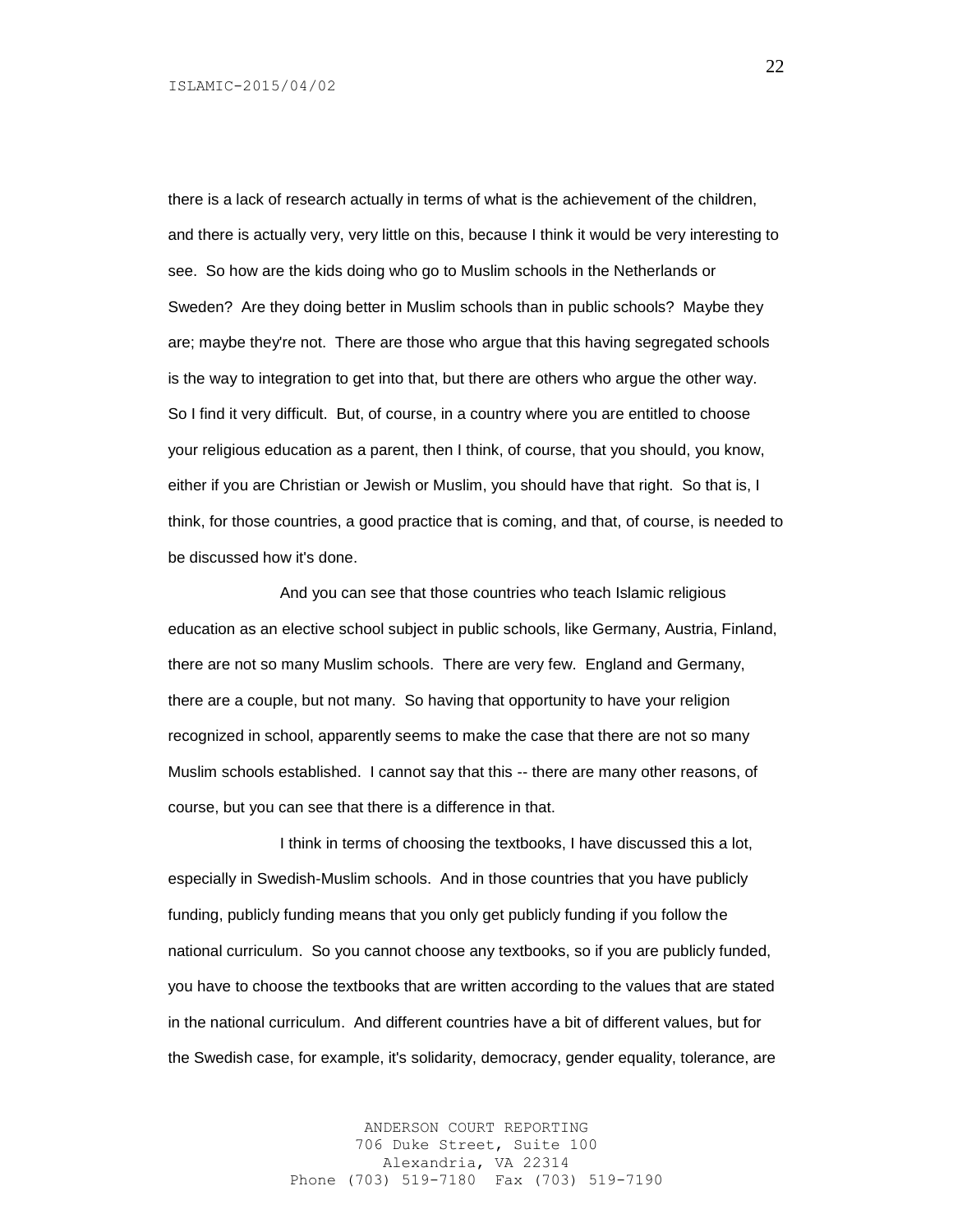the values that you have to have in any school subject that you teach, be it home economics, math, or Islamic religious education, that is in Sweden only taught at Muslim schools.

Then, if you are a teacher, you have to think about, okay, so what kind of textbooks do I take? And the teachers I met, for example, in Sweden, they had chosen textbooks -- confessional textbooks then from France. They did not take textbooks from Saudi Arabia, for example. And many of them, they would cut them to pieces to make their own textbooks to get something that you could work with in the national curriculum. In schools, in the U.K., for example, that are not publicly funded, then, of course, the state cannot tell you what kind of textbook to choose, but most schools would take a textbook that -- I mean, you want the kids to continue into higher education. That is the prestige of the school. So maybe there are probably exceptions, but you would think about that in that way.

And that's interesting also in terms of how you teach religion, because if you teach religion, be it any religion -- Christianity, Judaism, or Islam -- from a confessional point of view, if you have to do that in relation to a national curriculum that states that these are the values that you have to get into education, the teachers, they have to balance this. They have to balance between religious authorities, what religious authorities, and this is not -- Islam is not the sole case. That is the same if you have confessional Catholic religious education or Protestant. What kind of Protestantism is it that you choose? And so this is a balancing act very much.

And that kind of answers the last question as well because, of course, then you have to teach a version of Islam that is compatible to these values that are stated in the national curriculum, and there is plenty of religious authorities to lean to in that. But it's the same kind of process within other confessional religious subjects. So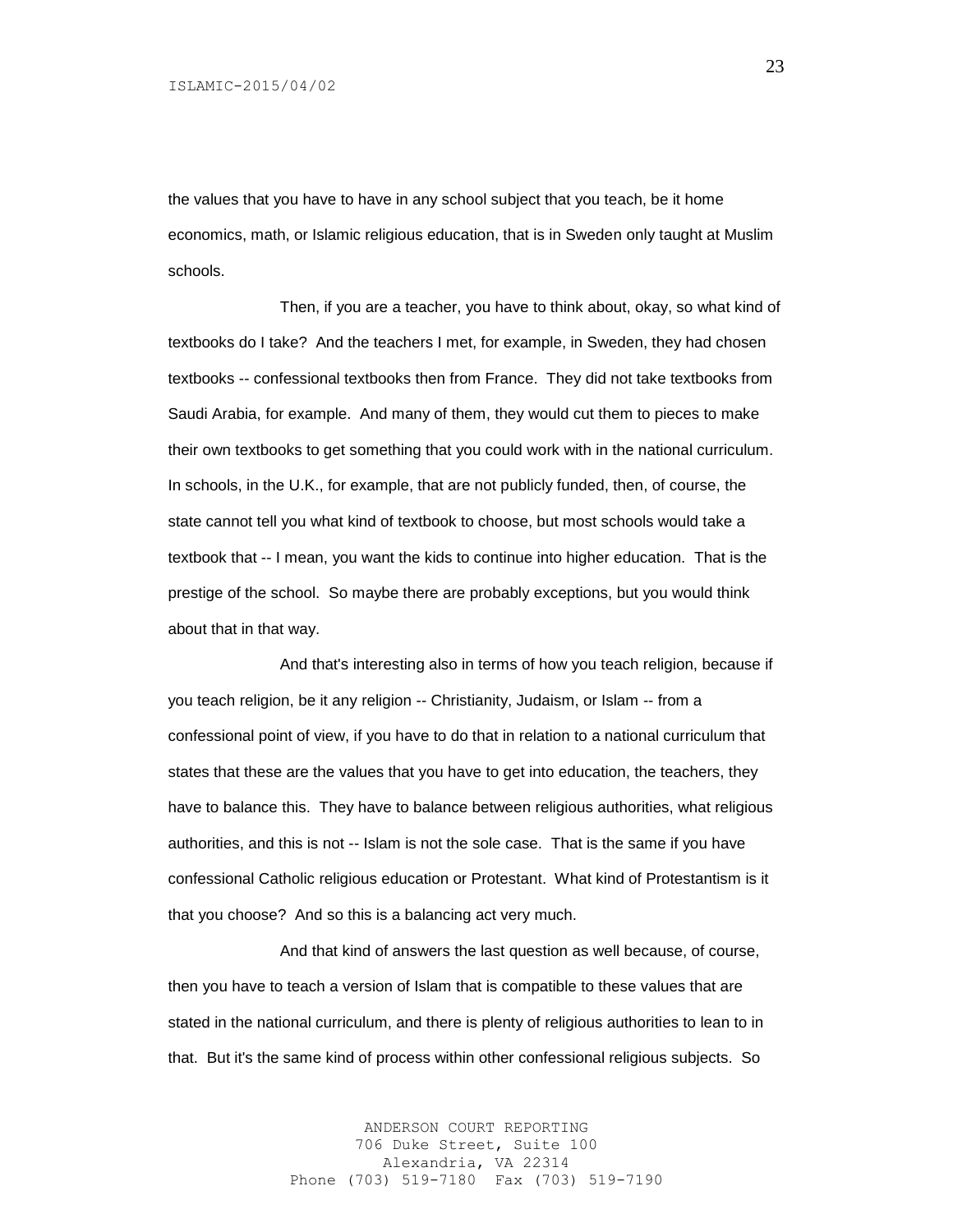when the state -- well, when the state pays, the state also has a say. You can say that. If the state doesn't pay, that's another question.

MR. McCANTS: Susan, do you want to weigh in on this?

MS. DOUGLASS: We have three or four minutes to cover all of those broad questions. I should start by saying that there are in the United States fewer than 200 Muslim schools, confessional schools. They are based in communities. They are funded by their communities, and many of them are, of course, church mice, if you'll mix metaphors here. And they overwhelmingly teach using local public school curriculum for all of the subjects; of course, except Islamic religion because that's not a public school subject. But they do teach world history, they do teach geography, and as you said, they want their children to go on to college. Many of them submit to the very same state testing, regimes that happen to be there when they're available even to be used. And if not, then they use other standardized testing formats because they're answerable to the parents.

The Saudi textbooks is a special case. They are not a factor in Muslim schools for many, many reasons. Number one, they're in Arabic, and most children in Muslim schools do not read Arabic at that level. Let's just put it that way. Arabic is a subject. It's a foreign language taught in those schools or it's a native language for heritage speakers. The Saudi textbook issue came up very early after 9/11 and it has been vetted. There's a lot of academic discussion about it. There have been surveys of them and there's been a whole process within the one Saudi school here in the United States, which is a diplomat school. It's not a community school, and it is, as I said, the only one. So I['m not going to be able to address the subject in all of its depth, but Saudi textbooks are not used in Muslim schools in the United States, and they are certainly not used to either write mainstream commercial textbooks. They have absolutely no factor in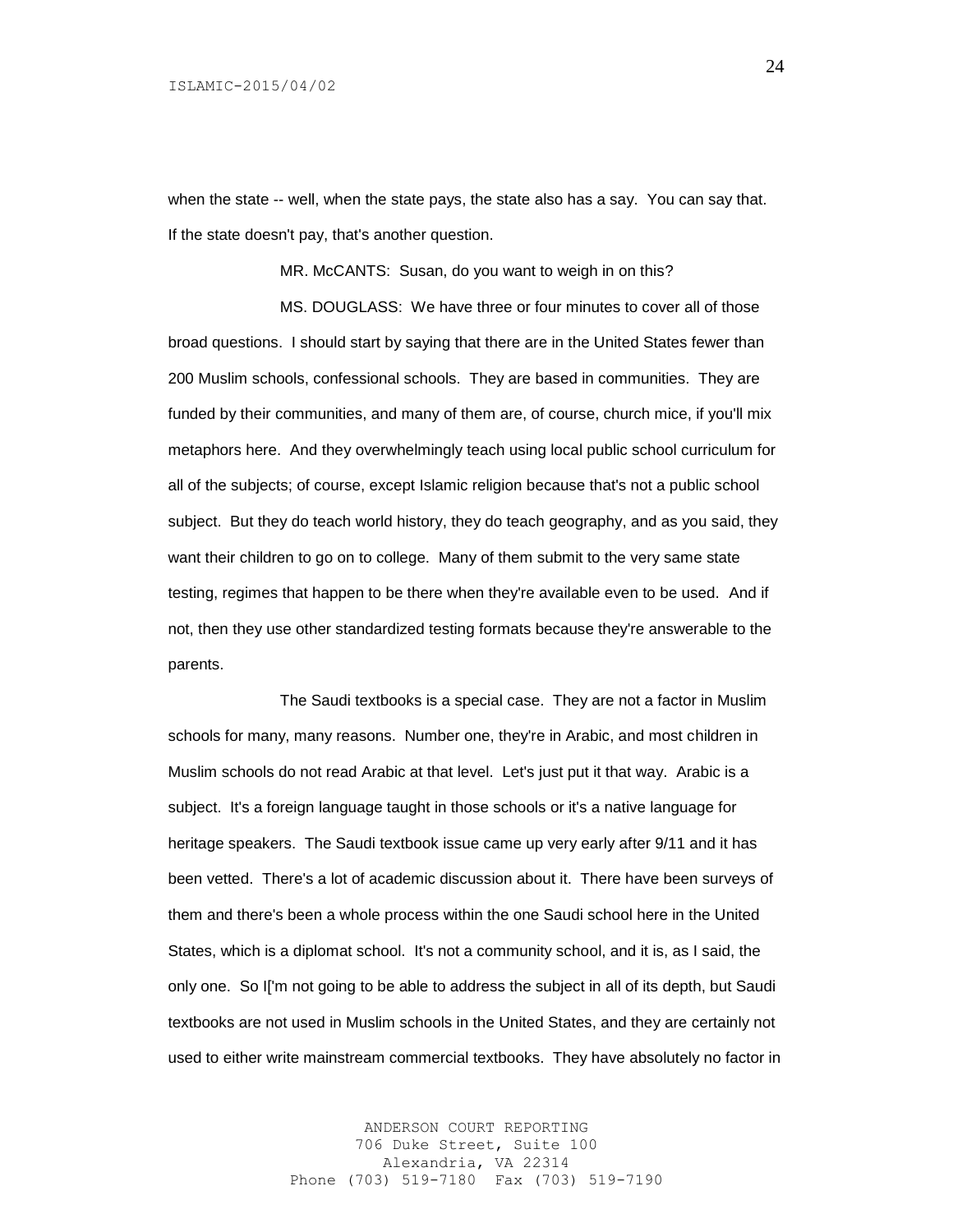that, and so I think that that's a worry that we really don't need to have.

As I said, the biggest effort that's been going on now for 20-some years and more is how do you write materials that will be attractive to and useful to students growing up and living in the United States and beyond? I mean, we're a global community, not just a United States community. Of course, those schools have the say because they're not funded publicly. Even there aren't really Muslim charter schools or any of those kinds of things either. And also, I mean, it's not only again what, if anything, annoys me to go back to that sort of question, it is again putting Islam as an exceptional religion when, in fact, the way parochial schools teach about their own religions, no matter which one it is, there are issues. And even some of those issues seep into the public schools, such as this huge debate we have going on about biology and creationism, and so on and so forth. So those are not without.

We certainly cannot in 30 seconds, you know, address the issue of ISIS, but what struck me about that comment that that particular article in the Atlantic has generated enormous response. You can just google it and you'll find hundreds of articles and blog posts and one thing or another now, whether there's anyone who can claim to be the foremost academic on Islam. I doubt that. And I was also struck by the way the question was framed as that ISIS uses the medieval interpretation of Islam because there is not one such medieval interpretation of Islam. So that's a subject I'm sure we can't touch upon but it has very little to do with the schools which are trying very hard to make religion that their students will continue to build upon in their lives and find useful values from and also to meet the needs of academic study. And as I said, I've always recommended that those students in parochial schools -- whether they're Christian or Muslim or whatever else they are -- should be having an education about other world religions as well. And, in fact, there are interfaith partnerships between schools and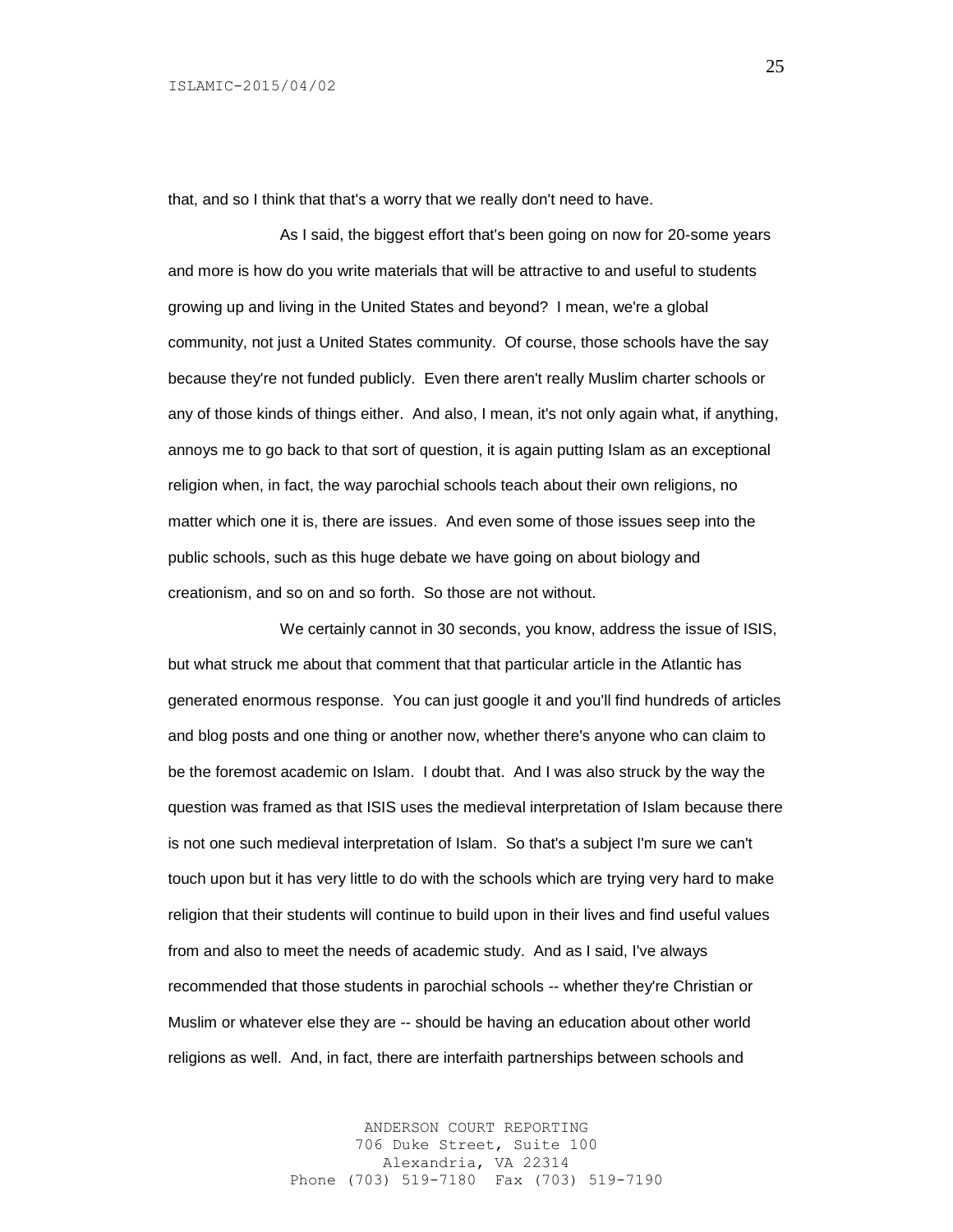activities like Eboo Patel mentioned in Acts of Faith, where students of different religions are put to work on or voluntarily put themselves to work on public service projects so that they actually get to know each other, you know, elbow to elbow. So those are the kind of things that are there -- that are out there.

MR. McCANTS: So Jenny, quickly?

MS. BERGLUND: Yeah, very quickly.

I just wanted to mention that it's been very interesting for me to go around to both Muslim schools but also the Islamic religious education classrooms in different European countries. And one thing that strikes me is that when you go into the classroom of a German Islamic religious education classroom, how very German it is. When you come to Muslim schools in the U.K., it's very British. And when you come to a Swedish -- and now I mean also in terms of how you view education. For example, in the Swedish-Muslim school, you don't have gender segregation. They are co-education, all of them, because in Sweden, you don't gender segregate; whereas, in Britain, for example, you have a long tradition of boys and girls schools. These are the top schools, so many of the schools are segregated in that way. Then, of course, between them, there are huge differences. You go into one school and it's completely different from the other Muslim schools or the other classroom. So there's really no way of saying that this is how these schools are. They are very different. They take the national educational issues with them, but then they are also distinguished in terms of interpretive tradition within Islam, and that makes a huge difference in how they teach, how they select material. If it's state sponsored, of course the states have a way, but even if you go into the ones who are not state sponsored, it's very, very different, and the choices that the schools make, the teachers make, would be very different from one to another. So I think that one thing we need to remember is that we can't really draw -- the variation is so great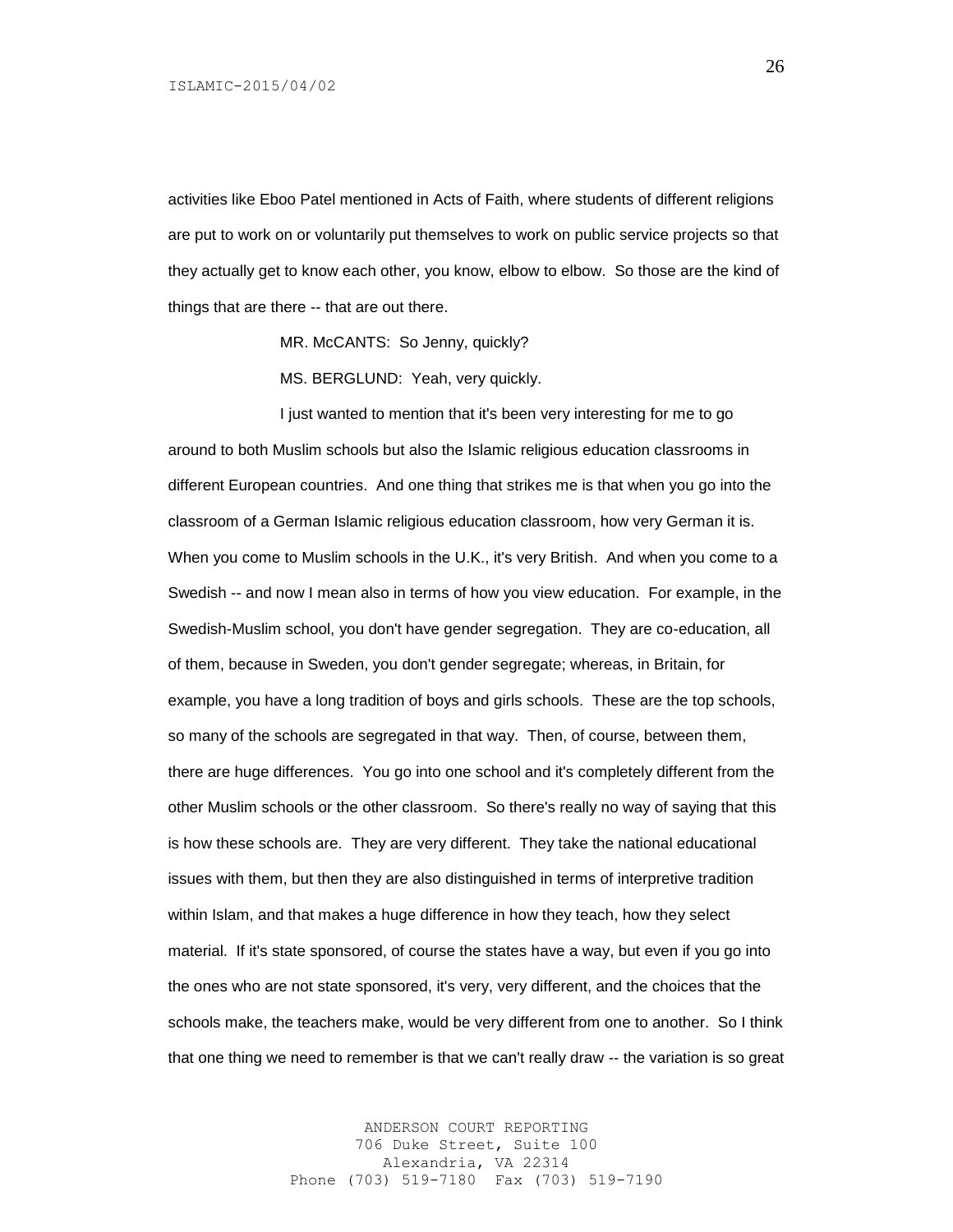so we cannot talk about them within countries and between countries.

MS. DOUGLASS: I would build on that just by saying that much of the discussion about teaching about religion, it occurs in a very top-down manner. We're talking about what decisions are made and what textbooks are written, and we've sort of forgotten the kids here. Because in some of those different situations you've seen, even in Muslim schools, just say, those kids who are learning a regular curriculum and who have gotten used to sort of the American way of teaching student-centered, constructivist, you name it, whatever it is, they're not going to go into a class and swallow it whole when it's just rote learning. Nor do educators think that this is a good idea because ideally, what you have to have is a student who is able to discriminate, who is able to understand why these things are, and not just because I said so.

Just as a quick anecdote, my daughter who is now 23 years old, has come out after having, you know, religious instruction courses, whether in weekend schools or in the mosque, in young adult groups or whatever it happens to be, and she says religion is not a scorecard, you know, where you fill, like your dance card, you know, I did this and I got that many points. That's not how you're going to be able to use religion to live. And so these education systems are in themselves in the process of developing an education that's acceptable to students, that's useful for life in this globalizing world, where everybody is on their own. And that's another thing. We live in itemized societies where students -- a person can get away with just about anything. People aren't looking. So there has to be an internalization of those values, and I think that's what we're sort of aiming at as a common denominator here.

MR. McCANTS: Thank you very much.

Well, join me in thanking Jenny and Susan for a great discussion.

(Applause)

ANDERSON COURT REPORTING 706 Duke Street, Suite 100 Alexandria, VA 22314 Phone (703) 519-7180 Fax (703) 519-7190 27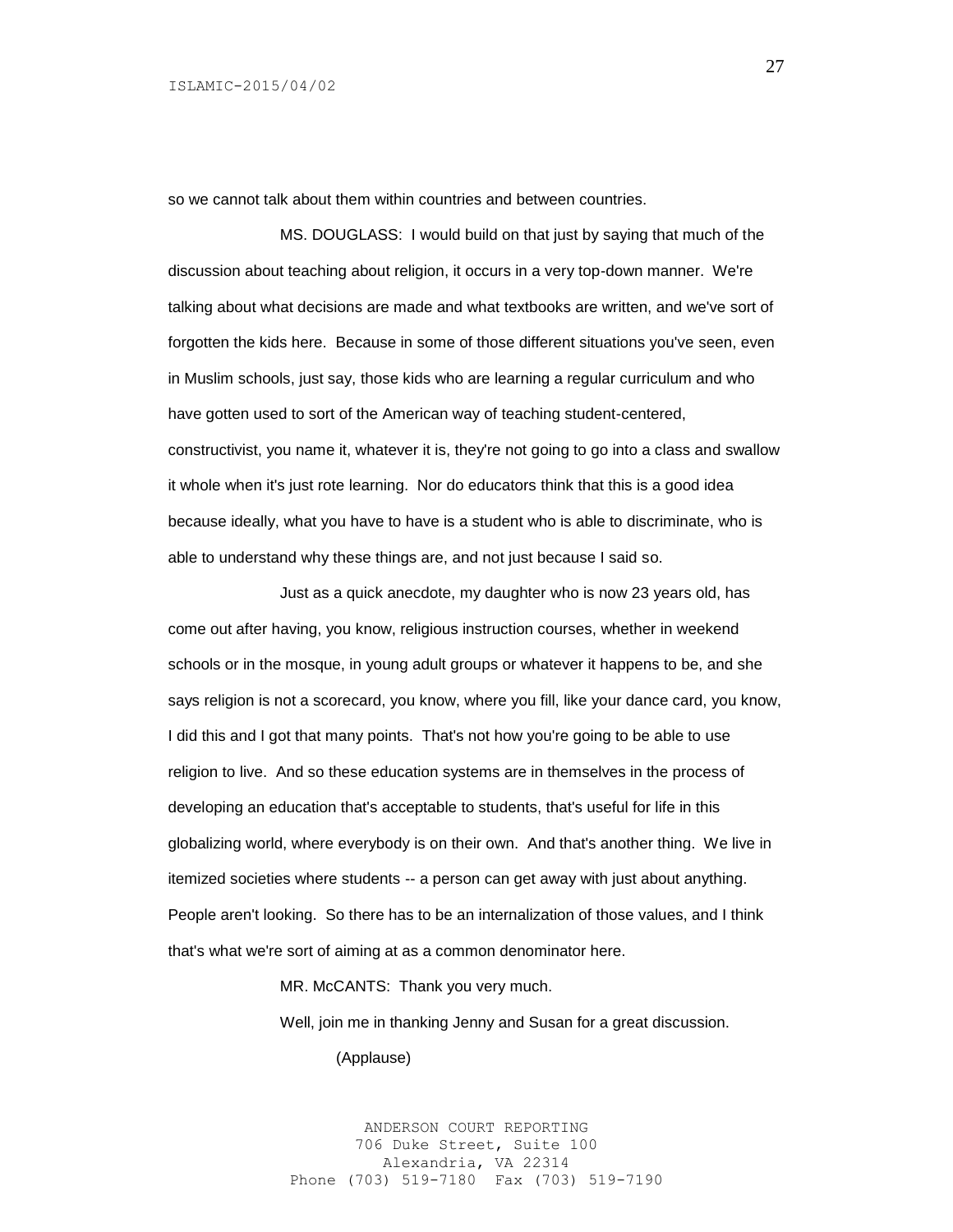\* \* \* \* \*